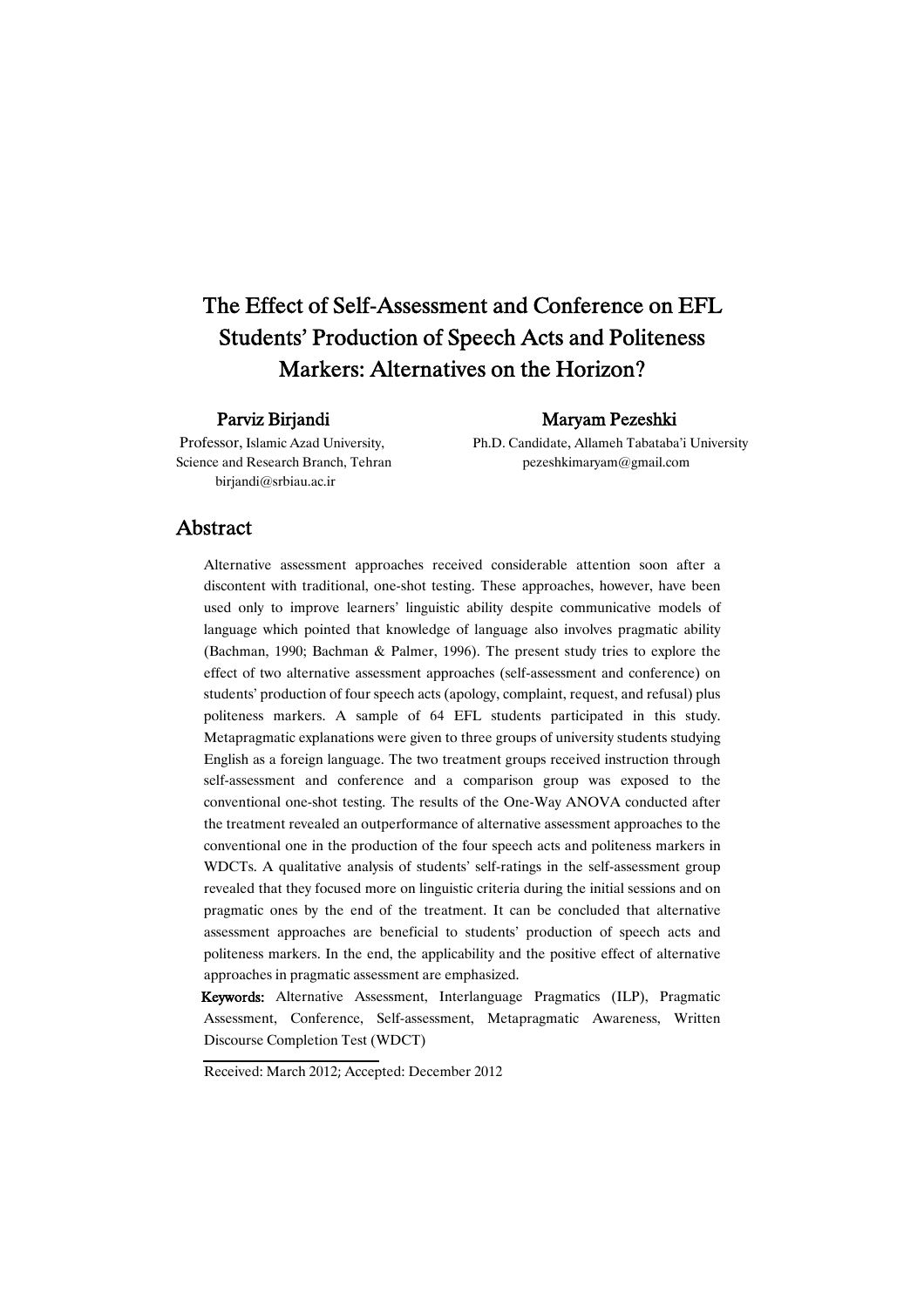### 1. Introduction

### 1.1. Alternative Assessment

The inception of alternative assessment in the US was made along with a discontent with the overuse of multiple-choice tests which revealed low levels of validity compared with real-world performance and produced a negative washback effect on teaching and learning (Palm, 2008). Educators were dissatisfied with the tests they used in the classrooms since they could not distinguish the process of students' learning and plan further instruction (Tsagari, 2004). The common belief was that traditional testing procedures could not represent the target construct and they could not reveal the real progress made (Lachat & Spruce, 1998). It was argued that such tests were robust in delineating the quantity and output of learning, but they could not guarantee the real world performance with the same vigor (Lombardi, 2008). The partial representation of the construct under study and remoteness from the real-world performance in target language situations in traditional tests provoked scholars to put forward the idea of alternative assessment approaches.

Although different scholars have provided diverse definitions for alternative assessment (Tsagari, 2004), the following definition seems to capture the essence of a set of assessment procedures which are gathered under the title of alternative assessment:

Assessment procedures which are less formal than traditional testing, which are gathered over a period of time rather than being taken at one point in time, which are usually formative rather than summative in function, are often low-stakes in terms of consequences, and are claimed to have beneficial washback effects (Alderson & Banerjee, 2001, p. 228).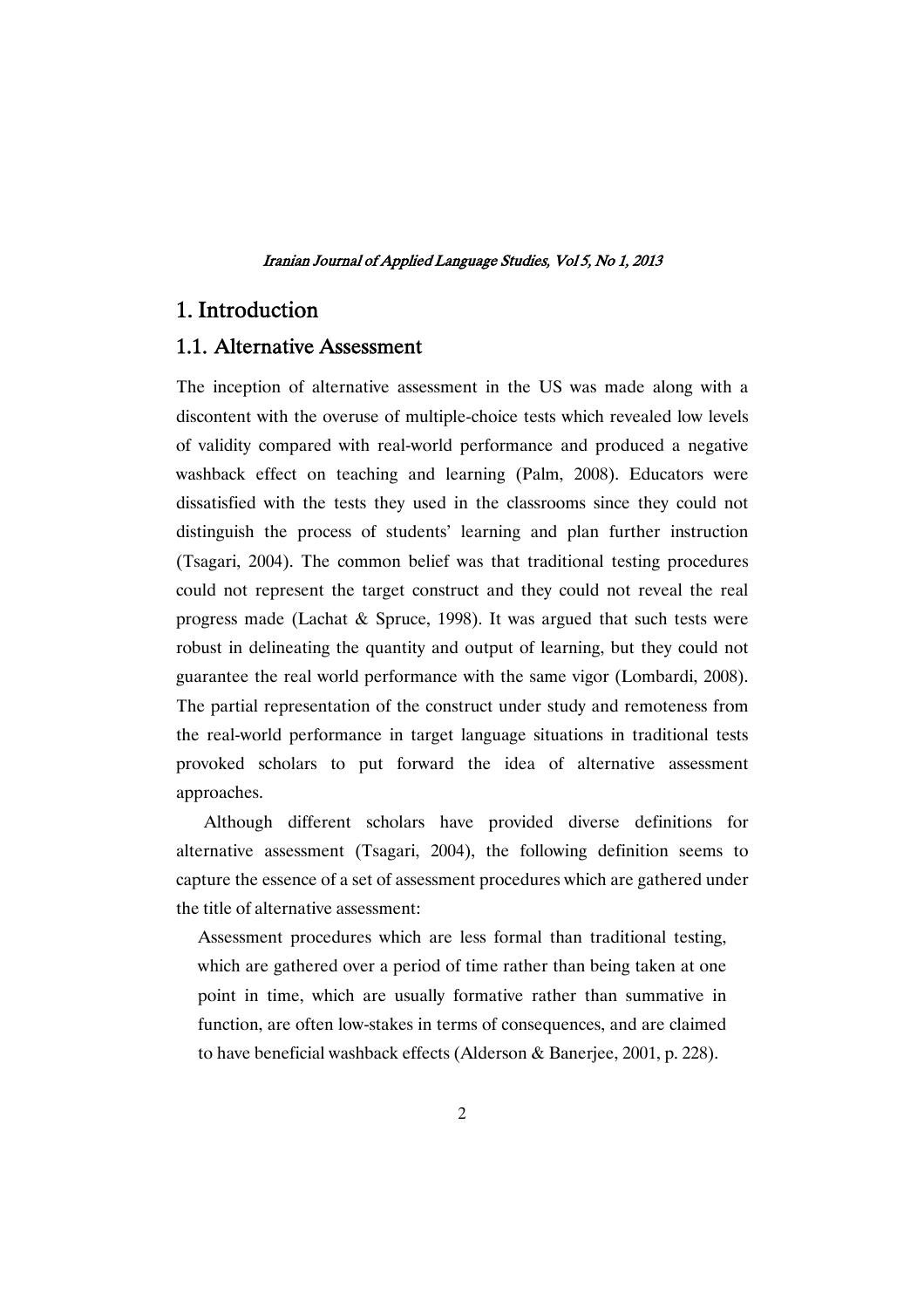Different assessment methods were proposed in the alternative move, such as portfolios, journal-writing/diaries, think-aloud, peer-assessment, conference, and self-assessment. The last two of these approaches (conference and selfassessment) are the focus of the present study.

Conferences are discussions or conversations between teachers and the whole class, or groups of students and individuals, which occur after a piece of work is completed or while the work is in progress (Genesee & Upshur, 1996). Conferences can help teachers to provide feedback to students through "metalinguistic explanations" either with individual students or with small groups (Bitchener & Knoch, 2009). They involve students meeting teachers to discuss a piece of work or the process of learning (Brown & Hudson, 1998). Genesee and Upshur (1996) believe conferences are advantageous because they help in "understanding the processes, strategies, and approaches students use" and aid the teacher in understanding the difficulties students have, their use of what is taught to them, processes students go through to do some tasks, and their interests in activities they are undertaking (p. 109). Further benefits enumerated by Genesee and Upshur (1996) for the use of conferences are presented below: They help students:

- to be self-reflective,
- to assume responsibility for their own learning,
- to collaboratively set individual learning goals,
- to assume ownership of learning,
- to recognize and enjoy their accomplishments,
- to communicate orally in one-to-one conversations with their teachers about schoolwork in ways that are important to them (p. 109).

In spite of all these advantages conferences are believed to be "relatively time-consuming, difficult and subjective to grade, and typically not scored or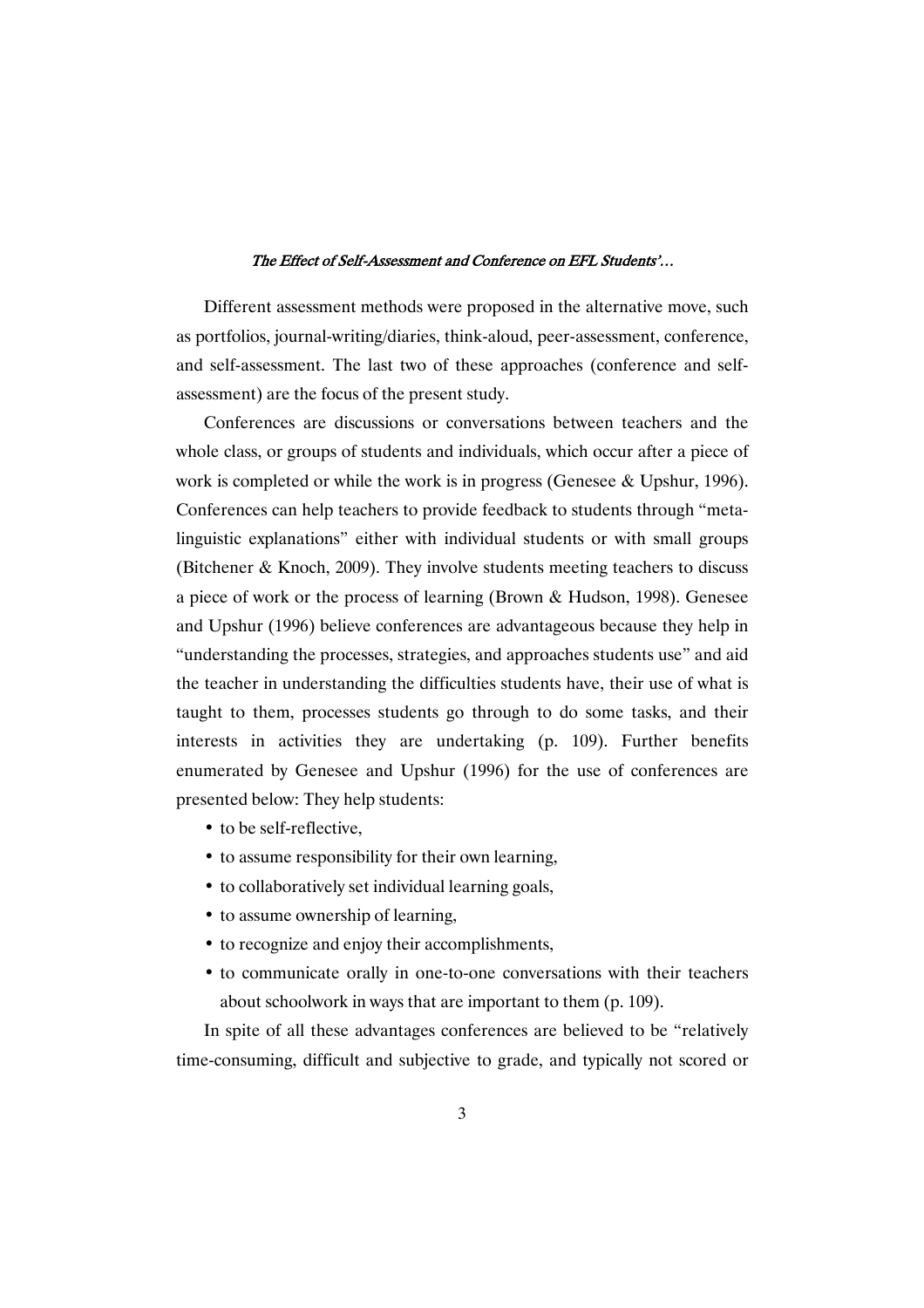rated at all" (Brown & Hudson, 1998, p. 664). Nevertheless, conferences can be used in EFL contexts when the teacher has conversations with individual students to help them with difficulties they have in performing tasks and exercises. It is generally used to provide students with feedback on their work. Although it has been generally used in writing, it is not much common in speaking (McNamara, 2001).

Self-assessment is the procedure in which students try to assess their own language knowledge. It helps students to evaluate their performance and reflect on it, which can help them to promote awareness of learning and exercise some control on their own learning and to motivate them (Butler & Lee, 2010; Oscarson & Apelgren, 2011). It also informs teachers about the affective state of each student which is in line with humanistic approaches to learning and learner-centered pedagogy (Butler & Lee, 2010; Little, 2005). This causes the teachers to look at each student as a whole person, considering the cognitive dimension together with their affective aspect. Through exercising self-assessment both teachers and students feel a sense of "shared responsibility" towards assessment (Little, 2005, p. 322).

Self-assessment has been proved to be effective because of promoting learners' "self-regulatory learning and autonomy" (Butler & Lee, 2010, p.6). Furthermore, as Butler and Lee (2010) state "through self-assessment, students can become aware of goals and expectations, monitor their learning processes and progress, and evaluate their own state of understanding" (p. 8).

Many studies have been conducted on self-assessment to date (Bachman & Palmer, 1998; Blanch & Merino, 1989; Butler & Lee, 2010; Janssen van-Dieten, 1989; Matsuno, 2009; Oscarson, 1989; Ross, 1998). However, studies conducted on the validity of self-assessment (Bachman & Palmer, 1989; Blanche & Merino, 1989; Ross, 1998) have produced mixed results originated from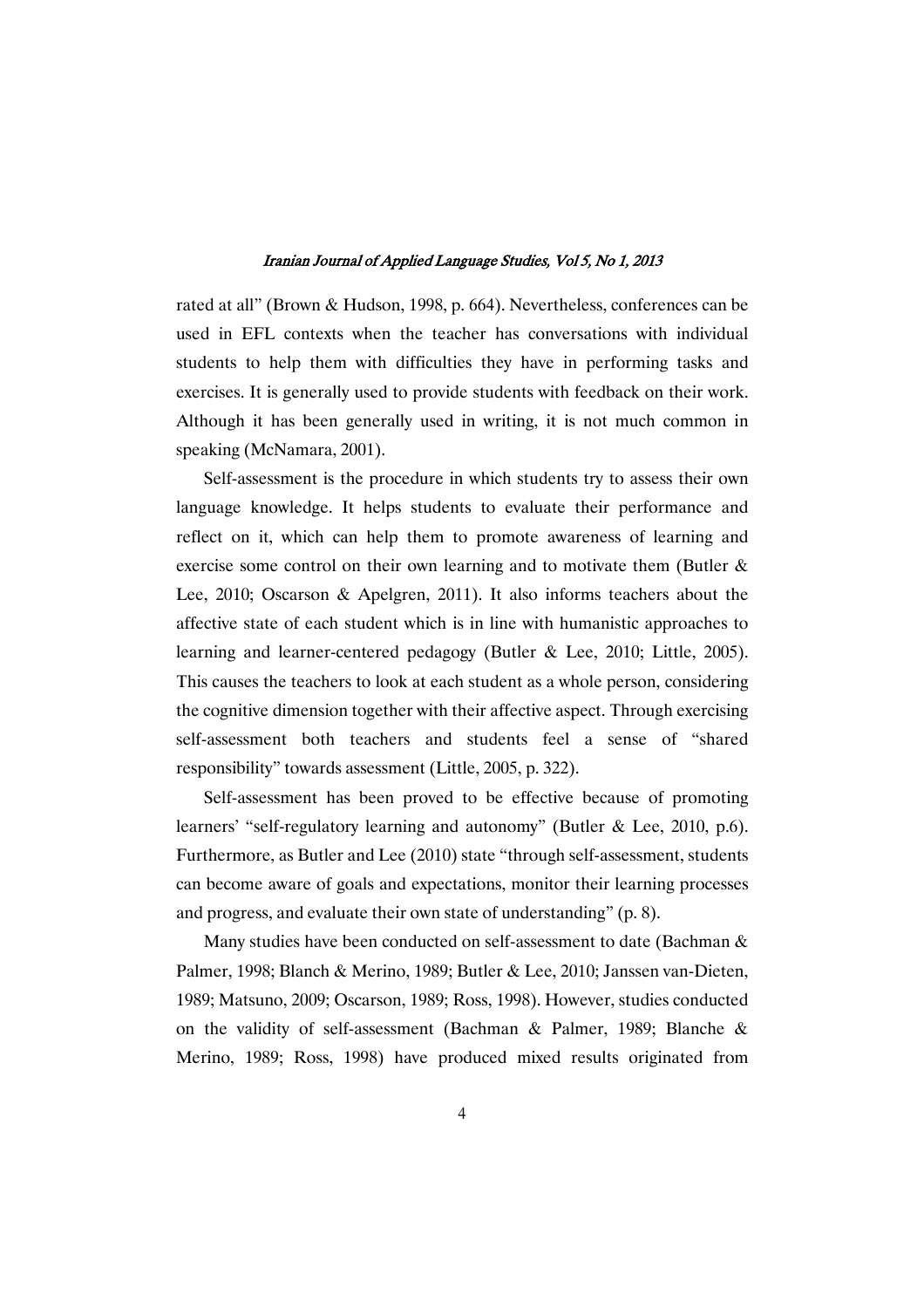individual differences among students (such as age, proficiency level, and anxiety), the skill which was being assessed, and the formulation of questions or items (Butler & Lee, 2010). Ross (1998) carried out a meta-analysis of studies done in the literature with a focus on the validity of self-assessment. He believes studies on self-assessment concerned themselves too much with the two traditional concepts of validity and reliability, ignoring the beneficial effects of this alternative type of assessment (such as motivating students and teachers).

Nevertheless, all studies carried out with conference and self-assessment had their focus on the linguistic aspect of language competence and were oblivious to the pragmatic aspect which is intricately intertwined with it.

### 1.2. Interlanguage Pragmatics (ILP)

Pragmatics is "the study of language from the point of view of users, especially of the choices they make, the constraints they encounter in using language in social interaction and the effects their use of language has on other participants in the act of communication" (Crystal, 1997, p. 301, cited in Kasper & Rose, 2001). Pragmatic competence is "concerned with the ability to bridge the gap between sentence meaning and speaker meaning in order to interpret the indirectly expressed communicative intention" (Jung, 2002, p. 4). It is divided into two components: Pragmalinguistic and Sociopragmatic knowledge.

Pragmalinguistics is the consideration of forms and means of expressing intentions; for example, the knowledge of how to use questions or modals to indirectly request for something relates to pragmalinguistics (Roever, 2006). It is defined as the "intersection of pragmatics and linguistic forms" (Kasper & Roever, 2005). Sociopragmatics, on the other hand, involves a concern for power, distance, imposition or some other conventions such as "mutual rights,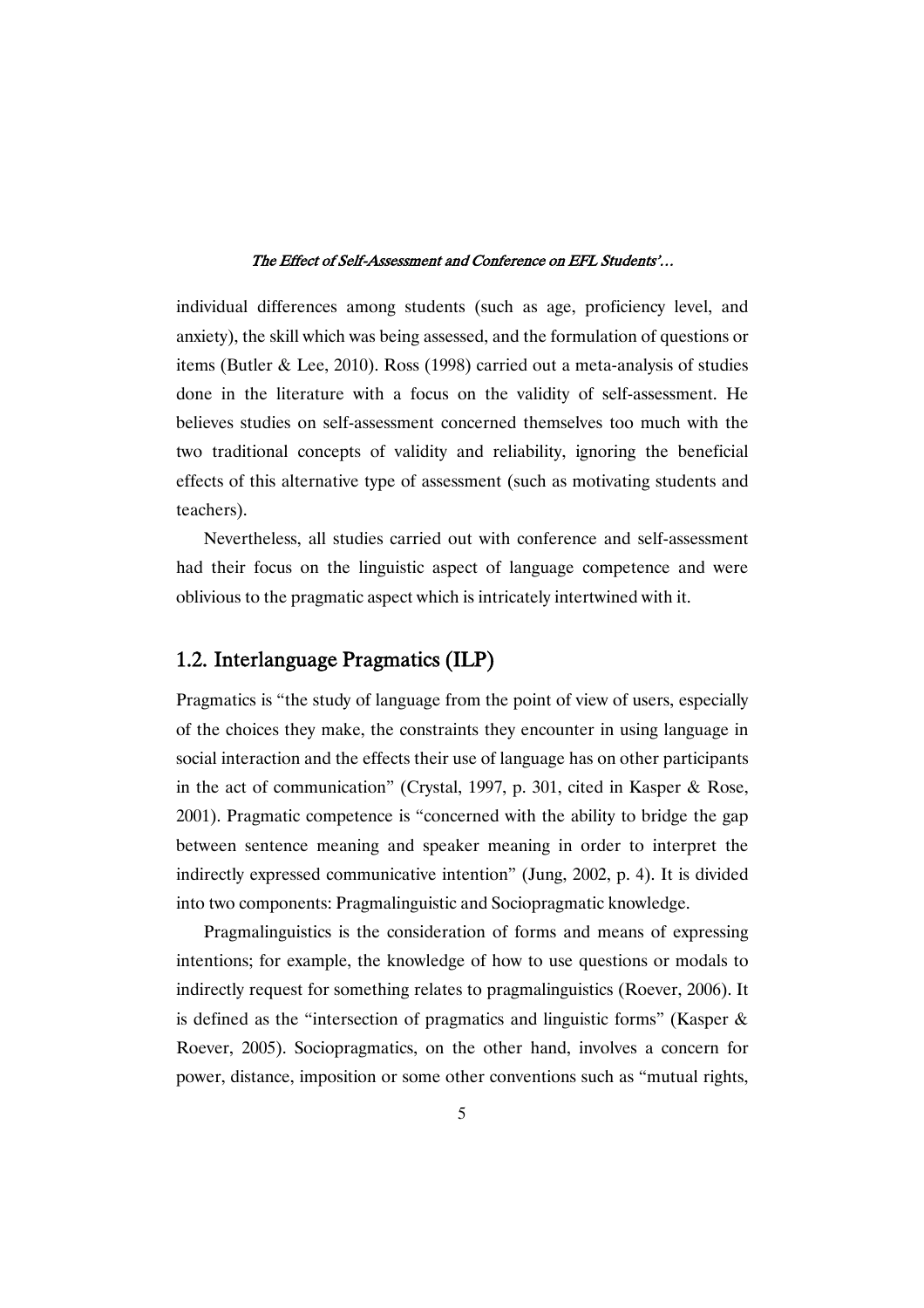obligations and conventional courses of action" that occur in a community while using the language (Roever, 2006). It is everything about what we need to do to whom and when (Kasper & Roever, 2005).

Models of communicative competence proposed by Canale (1983 cited in Tada, 2005) and Bachman and Palmer (1996, a revision of Bachman's 1990 model) included pragmatics as one component of communicative language ability which is inter-related with linguistic ability. Similar to the linguistic aspect of communicative competence, pragmatic competence consists of so many subcomponents, such as speech acts, politeness, back-channeling, dialect and language variation, discourse markers, indirectness, metapragmatics, phatic expressions (pre-sequence, prosodic, register), and turn-taking (Yamashita, 2008). However, an inclusion of all these components in one test of pragmatics is a cumbersome and laborious task which makes it nearly impossible to undertake. Of all the subcomponents, speech acts are the ones being widely used as they lend themselves better to testing.

Austin (1962 cited in Tada, 2005) first proposed his model of speech acts by maintaining the felicity conditions; the model was later supplanted by Searl's (1969, cited in Tada, 2005) idea of performatives. He believed people do not use the language just to make statements about facts; they use language to perform acts (Walters, 2004). Many types of speech acts have been proposed, but those mostly relevant to the study of interlanguage pragmatics include requests, refusals, apologies, complaints, complements, and suggestions.

Another component of pragmatics which has not received much attention regarding both its instruction and assessment is politeness. It is believed that non-native speakers use fewer politeness markers and strategies in their conversations than native speakers (Dufon, 2008); therefore, the instruction of these markers and strategies may contribute to L2 learners' use of these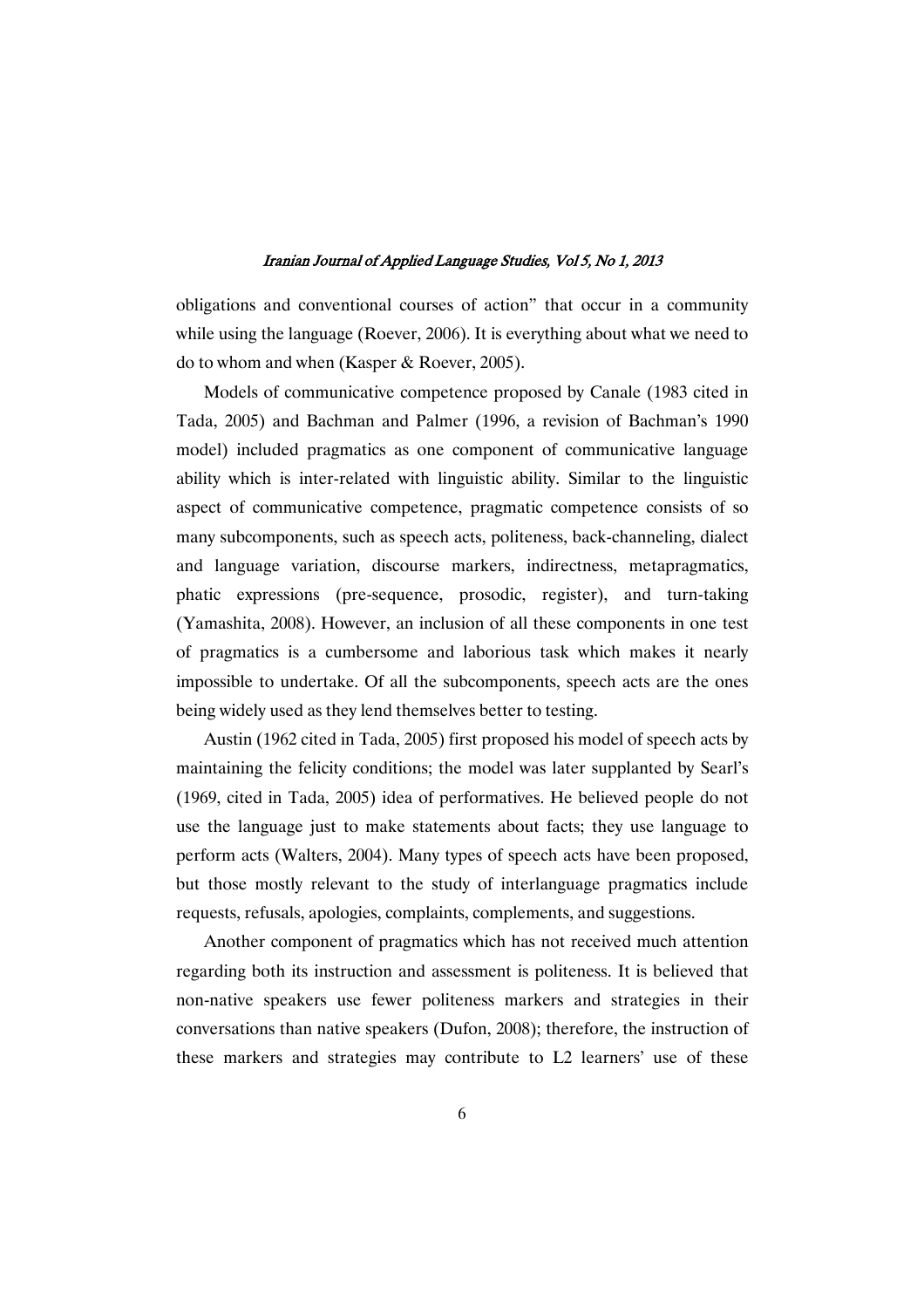strategies. House and Kasper (1984, cited in Watts, 2003) proposed an elaborate taxonomy of politeness markers used by native speakers in various situations. The strategies include, but are not limited to, "politeness markers" (such as the word please to show respect or ask for help), "play-downs" (such as the use of past tense or interrogatives to reduce the face-threatening act), "hedges" (such as *kind of or sort of to let the addressee choose his/her purpose* without any imposition), and "committers" (like  $I$  think which are used to reduce the amount of commitment to a statement by the speaker).

Pragmatics has not received enough attention with regard to assessment. Although communicative competence involves both pragmatic and linguistic abilities, not all tests or assessment procedures include pragmatics as a component. Few tests try to assess the pragmatic knowledge of testees, not including among them TOEFL and IELTS with holistically scored speaking sections which give no possibility of assessing pragmatic knowledge independently and on its own right (Grabowski, 2007). Even the alternative assessment procedures used so far have focused only on the linguistic aspect of language.

### 2. Purpose of the Study

Different alternative procedures used in the studies conducted so far, have ignored the pragmatic side of language competence, focusing exclusively on the linguistic side (e.g., Little, 2005; Matsuno, 2009; Oscarson & Apelgren, 2011). Furthermore, various tests of pragmatics have been used in the literature in a one-shot testing of the students' comprehension and production and have not paid much attention to the *process* of learning pragmatics.

Taking a pragmatic point of view, the present study tried to compare the effect of different alternative assessment procedures (conference and self-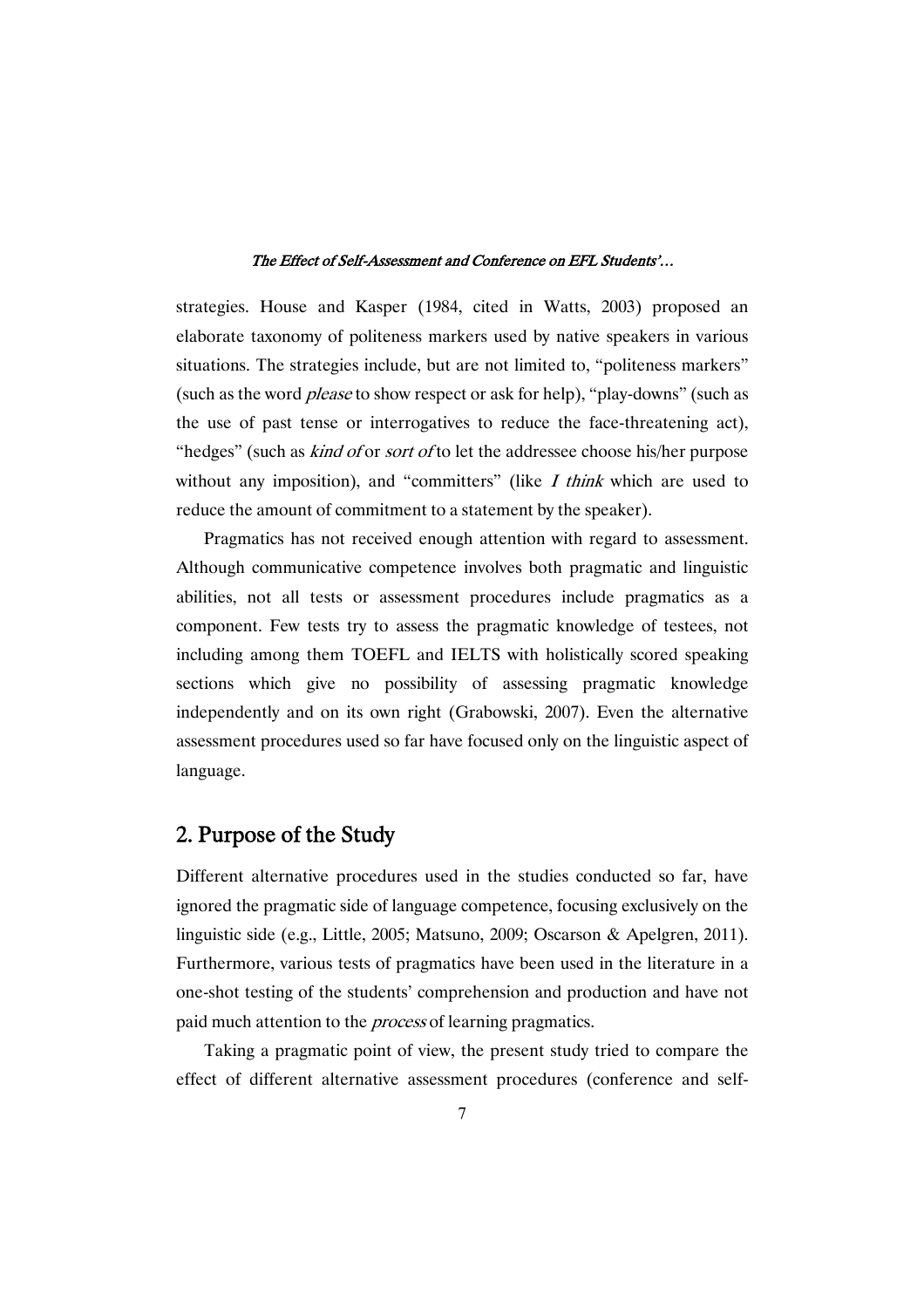assessment) with a focus on pragmatics and to examine whether using any of the different alternative assessment procedures (conference and selfassessment) had any significant effects on students' pragmatic production as opposed to the one-shot traditional testing. In other words, if the assessment of pragmatics was done through the process-oriented approach of alternative assessment, would it help to improve students' production of speech acts and politeness markers? Furthermore, the present study aimed to examine selfratings of students in the self-assessment group to see what criteria they used in the assessment of their pragmatic production. Therefore, the following research questions were addressed in this study:

- 1. Is there any significant difference between alternative and non-alternative assessment procedures as far as students' written production of speech acts (refusal, complaint, request, and apology) and politeness markers are concerned?
- 2. What pragmatic criteria do students apply in self-assessment of their speech act production?

### 3. Method

### 3.1. Participants

The participants of the present study were 64 freshman university students majoring in English Translation and English Literature at two universities in Tehran. These participants ranged in age from 18 to 24 years old. The study was conducted in the Speaking and Listening course in the first semester at the universities. All the participants had studied English at different institutes or high school for at least seven years before being admitted to university. Since grammar was not the focus of the present study, participants were homogenized only based on their pragmatic production ability. Therefore, they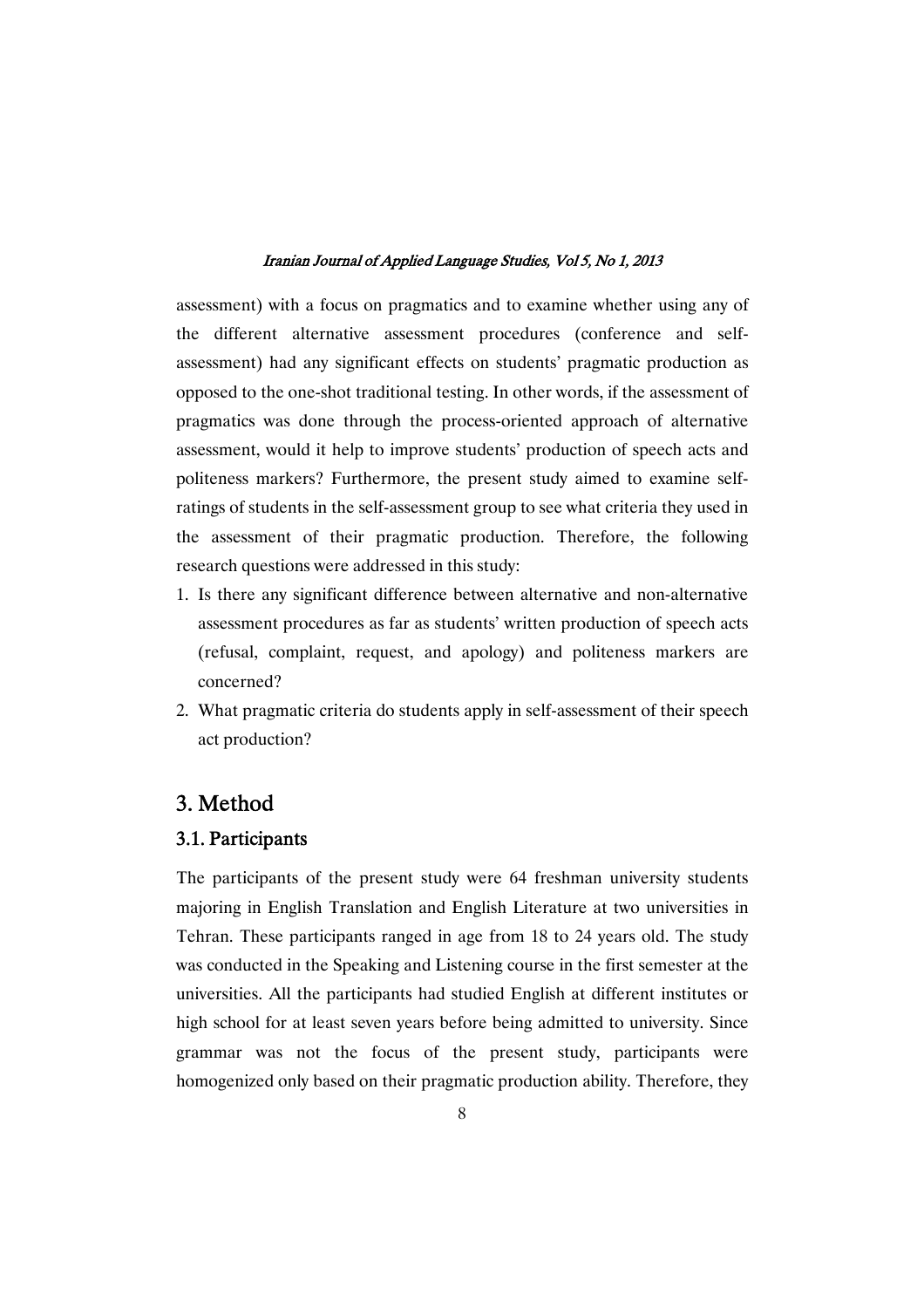were corrected whenever their grammatical mistakes hindered communication or if they asked the instructor for correct forms.

Treatment was carried out in three different groups: The self-assessment group consisted of 20 students and there were 24 students in the conference group and 20 participants in the one-shot testing, *comparison* group.

Since a randomization of the sample was not possible, three intact classes at the university with the same level of pragmatic production proficiency (as revealed by the use of native speaker strategies in the pretest) were chosen. However, assignment of the three groups to the two experimental (selfassessment and conference) or comparison groups was done randomly.

### 3.2. Instrumentation

### 3.2.1. Written Discourse Completion Tasks (WDCTs)

Since the focus of the present study was on the *production* of four speech acts including refusal, complaint, request and apology, WDCTs were given to students both as pretest and posttest. Based on the results of the pretest WDCTs students were also homogenized regarding their pragmatic level. The test battery consisted of 20 WDCTs on the four speech acts where five scenarios were allocated to each speech act. The items on the test also varied with regard to levels of imposition, power and distance. Care was taken to include a mixture of the three factors for each speech act. If the first task was high imposition, high distance, and different power relations, the second included low imposition, low distance and the same power relations. Students' responses to the 20 scenarios were rated on a Likert scale from 1 to 5 based on the native speaker strategies criteria (gained from the corroborated results of previous studies in the website of Center for Advances in Research on Language Acquisition http://www.carla.umn.edu/speechacts/) and politeness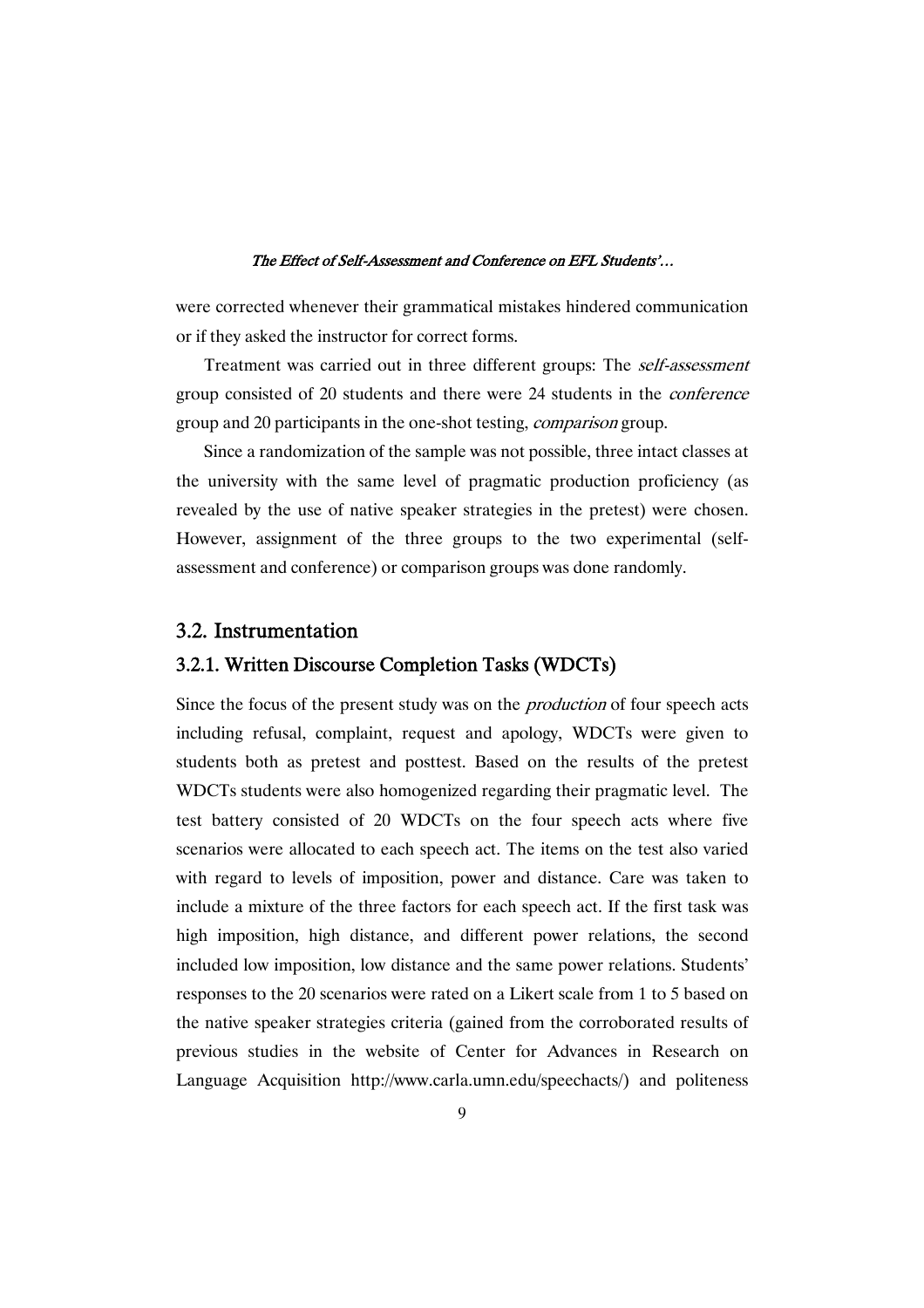markers (from House & Kasper's (1984, cited in Watts, 2003) taxonomy of politeness markers).

WDCT validation. In order to prepare the scenarios and validate the pretest and posttest tasks, four steps, as suggested by Liu (2006), were taken. Another group of 144 EFL university students and four native speakers participated in the validation stage of the study. The first step involved an examplar generation which was used to obtain topics of the scenarios for each of the speech acts (request, refusal, complaint, and apology) from students themselves (Liu, 2006). Students were first given a brief training and an example of the specific speech act and were then required to write down five most recently occurring examples of the speech act in their daily life, either in English or in Persian. Altogether, 64 EFL university students participated in this stage of WDCT preparation. Most students wrote about four or five scenarios that occurred in their daily life. In general, about 210 situations were generated by the students, most of which were new. Only about 35 out of 210 scenarios recurred for two, three or four times with similar themes. Therefore, about 160 situations were selected and revised regarding their grammatical or spelling mistakes, however, original meanings were kept intact. The aim was to create a test with an acceptable level of face validity to students.

The second stage involved likelihood investigation (Liu, 2006) in which students were required to identify the likelihood of any of the situations happening in their daily life. Another group of 60 university students participated in this phase of the study. They were asked to identify the likelihood of the scenarios using a five-point Likert scale. A score of five meant the scenario happened recurrently in their daily life and the probability of its recurrence was high. After the students rated the scenarios, the average of the ratings was calculated for each scenario. Forty scenarios were selected and care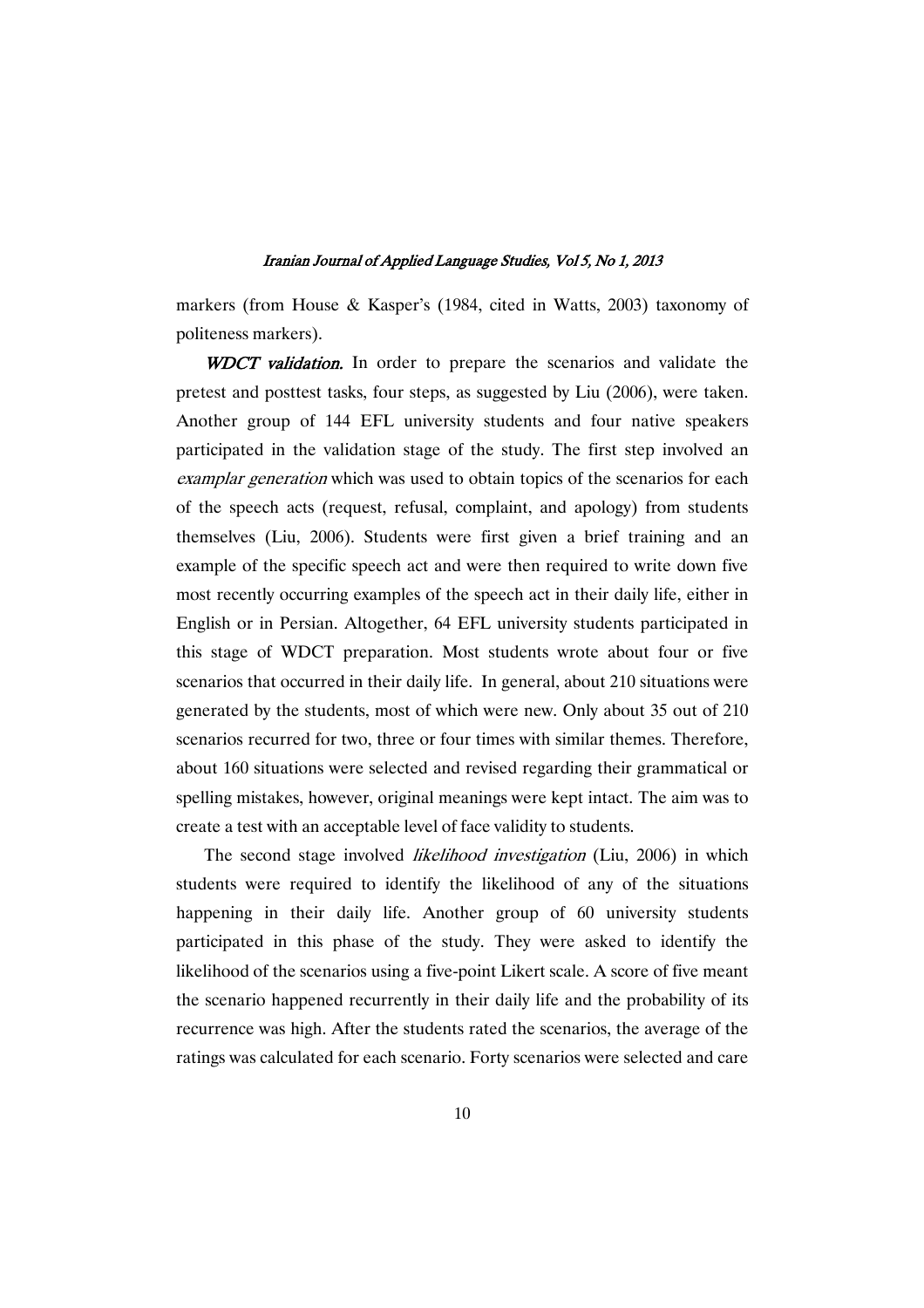was taken to involve those with combinations of the three contextual factors (power, distance, imposition) to set them for the next stage of WDCT production, i.e., metapragmatic assessment (Liu, 2006).

In this stage, 10 students were given instructions on the three contextual factors (power, distance, and imposition), their significance in communication, and some example situations in which the three factors occurred with various strengths. After that, they were asked to identify these factors for each of the scenarios.

The last stage involved a *pilot study* of the scenarios in which 10 EFL students and four native speakers were requested to provide their appropriate answers to each of the scenarios to check if any problems would appear in reacting to the scenarios or comprehending them. Furthermore, since the scenarios were written based on the students' input, two native speakers were asked to double-check if the scenarios sounded authentic, native-like English.

# 3.2.2. DCTs on the Four Speech Acts (Refusal, Complaint, Request and Apology)

Each group received eight sessions of instruction on the four speech acts (two sessions for each). For each speech act there were two DCTs which involved students in different levels of imposition, power and distance during each session. Scenarios which were taken from students in the validation phase of the WDCT preparation and had been excluded from the pretest were used as classroom tasks after students received metapragmatic explanations.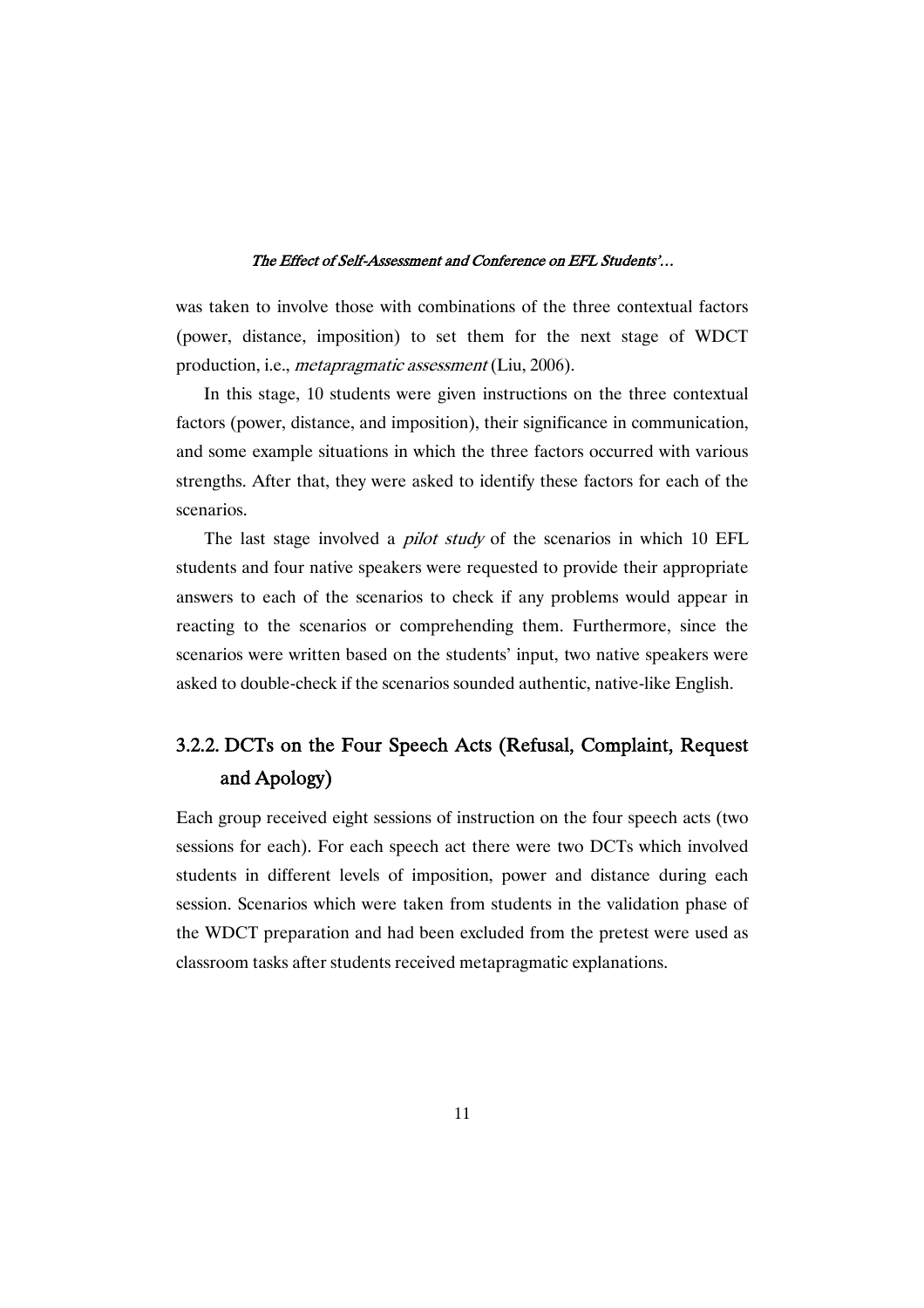### 3.2.3. PragmaticCriteriaQuestionnaire

An open-ended questionnaire was used in order to investigate the criteria students resorted to during the rating of their production of each of the speech acts in the self-assessment group. Therefore, after students received explicit instruction on each of the speech acts and provided answers to the related tasks, they rated their own answers on a scale of 1 to 5 (from extremely inappropriate to extremely appropriate). Students in the self-assessment group were then required to write down what criteria they used in order to rate their production of the speech acts.

### 3.2.4. Politeness Markers Taxonomy

House and Kasper's (1984, cited in Watts, 2003) taxonomy of politeness markers and strategies was used to teach politeness markers to students after they were taught the native speaker speech act strategies.

### 3.3. Procedure

Three intact groups of students participated in this study, two of whom received instruction through alternative assessment procedures (conference and selfassessment), whereas in the other group (the comparison/control group) the conventional one-shot testing was used. The study continued for 10 weeks at the university and all the three classes were taught by the same instructor. Two sessions were allocated to the pretest and the posttest and eight more sessions were allotted to the treatment (two sessions for each of the four speech acts and the relevant politeness markers).

All the students took the WDCT pretest in order to check their level of pragmatic knowledge and also to check their homogeneity. One week after the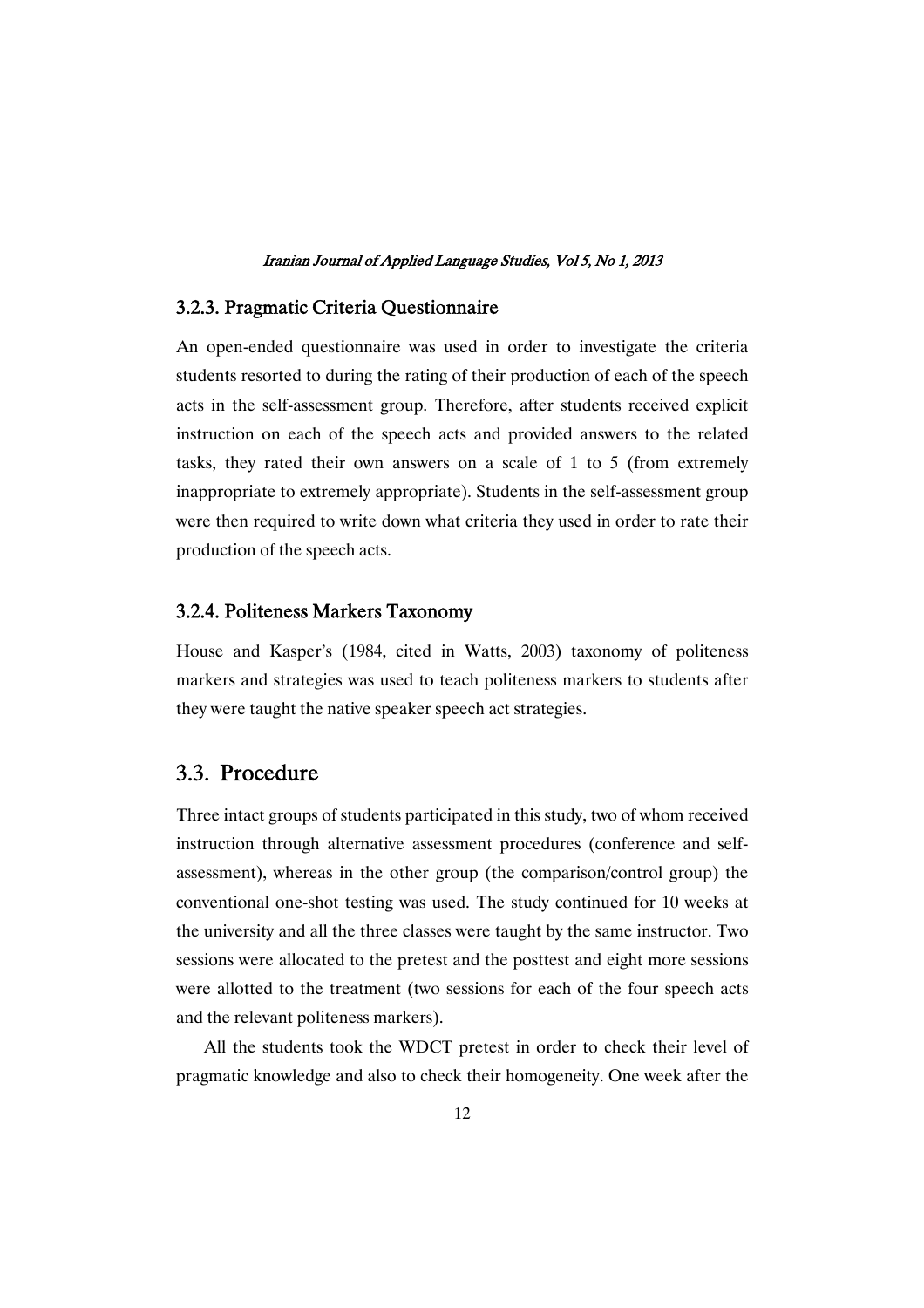pretest was administered, the instruction started. Two sessions were allocated to each speech act. In the first session the strategies used by native speakers were taught. Students were provided with metapragmatic explanations on the native-speaker strategies used for each speech act. These strategies were taken from the corroborated results of previous studies in the website of Center for Advances in Research on Language Acquisition http://www.carla.umn.edu/ speechacts/. For example, Native American speakers were found to use positive opinion (For example, I'd love to), gratitude, and future acceptance in refusing an invitation:

• I'd like to, Sam, but I have lots of work to do for the weekend ... thank you for inviting me, though. Hope you enjoy the party. Maybe next time!

In the second session, politeness markers and strategies relevant to each speech act were taught. For example, indirect strategies were said to be more polite in making requests. Instead of saying "*open the door*", students were taught to use a more indirect polite structure like, "would you mind opening the door?" using "consultative devices" in the taxonomy. Meanwhile, students received instruction on the three contextual factors in speech acts: power, distance, and imposition. They were taught about the variations among these factors in different situations and with different people. For example, they were told that they should consider power relations when talking to their boss versus when talking to a friend. Since pragmatic and linguistic abilities are interrelated, students in the three groups were given feedback on their grammatical mistakes whenever necessary. After the preliminary instruction, each group went through its specific treatment, which is explained below, and then they sat for the posttest.

Conference group. Students received metapragmatic explanations for the strategies used by native speakers, the relevant politeness markers and the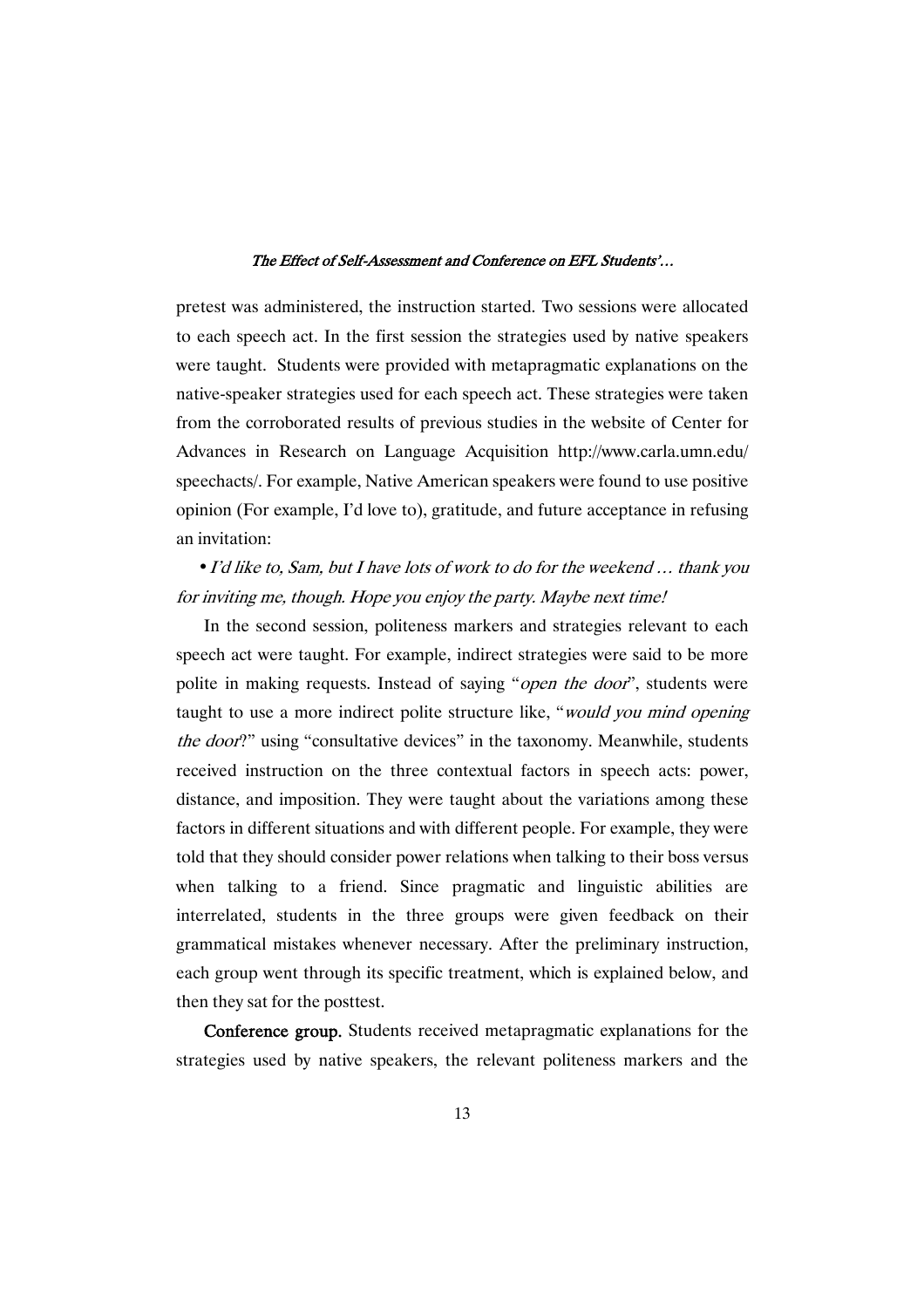three contextual factors (power, distance, and imposition) for each speech act. To help minimize an overload of information given to students, politeness strategies in the taxonomy were taught step by step over the sessions so that students could have enough time to learn and acquire them. After each speech act strategy was explained, the students were given a scenario and were asked to provide an appropriate response based on the strategies that were taught to them. Then, they were divided into six groups of four students each. The instructor had discussions over the students' responses with them in each of the six groups, either with the students one by one or with the group, and talked about the ways they could revise their answers to make them more appropriate to the situation considering the variables in the scenario. However, the preference was given to students' self-correction and peer-correction in which they were asked to give their ideas about their own answer and that of their friends. The instructor waited to hear the students' comments on their responses and the ways they thought their responses could be improved. Genesee and Upshur's (1996) guidelines for conducting conferences in the classroom were used with relevant changes to suit the assessment of pragmatics. Examples of questions the instructor asked the students were:

- what do you like about your response to this situation?
- how do you think you can improve this response using the strategies I gave you?
- which strategies did you use in your response? Would you show them to me?

The treatment in this group continued with the same procedure as students received one scenario each session and then manipulated all strategies and markers for each of the speech acts.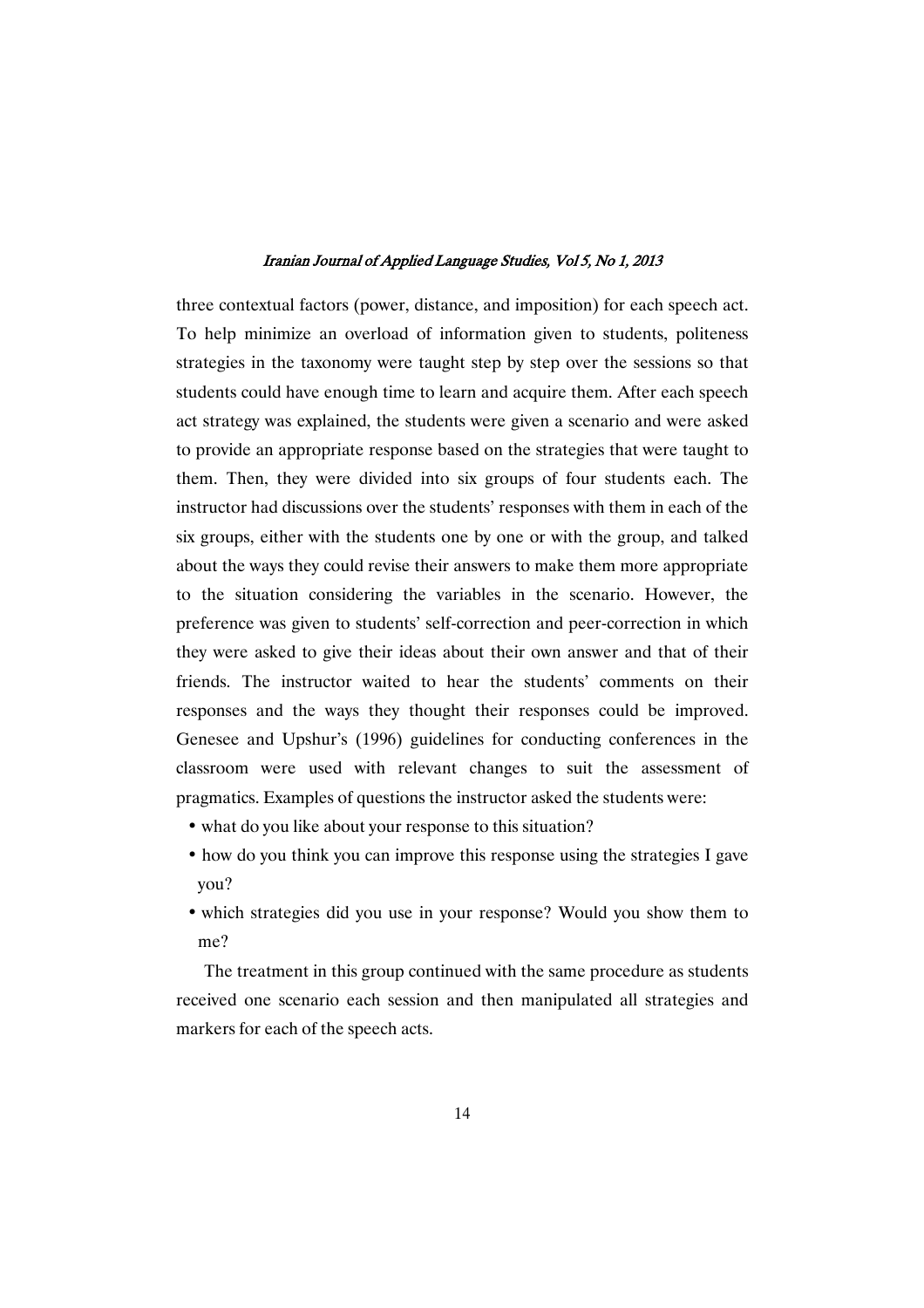Self-assessment group. Students in this group also received explicit instruction and metapragmatic awareness on strategies for each of the speech acts. Over a period of two sessions, all the strategies for a specific speech act, the relevant politeness markers and the three contextual factors were taught and students practiced using the strategies in the scenarios given to them.

After the students received instruction on the strategies, a scenario was given to them and then they were asked to write an appropriate answer using those strategies. Then the instructor asked the students to rate their own performance on a scale of 1 to 5 from 'very inappropriate' to 'completely appropriate'. Since an uninformed self-assessment technique was used in this study with the aim of not providing the learners with criteria on assessment, an open-ended questionnaire was used in this group which required the students to write down the criteria they used to rate their own production of the speech acts. The purpose was to decipher what criteria were more significant for the learners themselves. After the students finished their ratings, the instructor gave them an appropriate response to the situation so that they could compare their own responses with it. The treatment continued with the same procedure until all the strategies, politeness markers, and contextual factors for the four speech acts were taught to students.

Comparison group. After taking the pretest, students in this group were given instructions on the strategies for each speech act. Two sessions were devoted to the strategies of each speech act, politeness markers and contextual factors. After the instruction in each session, students were given a scenario and were asked to write down their responses to each. Their responses were scored by the instructor and given back to them the next session. After the eight sessions of instruction, students in this group sat for the posttest.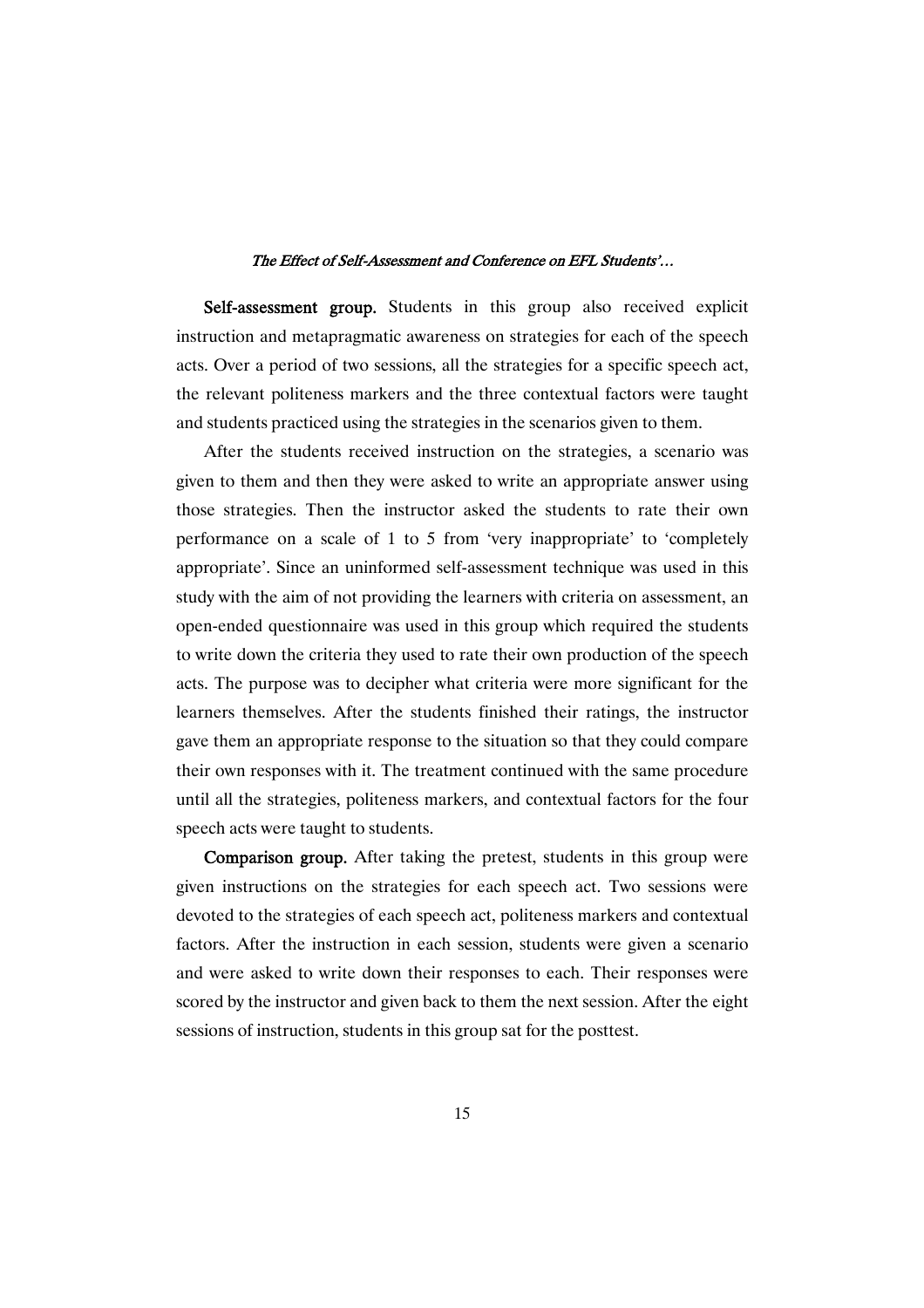### 4. Results

The results of the analyses of the students' pretest and posttest WDCTs and a qualitative analysis of the criteria students used in the self-assessment group to rate their pragmatic production are presented in this section.

# 4.1. Is There Any Significant Difference between Alternative and Nonalternative Assessment Procedures as far as Students' Written Production of Speech Acts and Politeness Markers Are Concerned?

To see whether the two experimental and one comparison groups differed in their performance on WDCTs, a pair of One-way ANOVA procedures was conducted, one before the treatment to make sure of the homogeneity of the sample and to see if they were similar in their performance before the treatments, and another after the treatment. Table 1 presents the descriptive statistics of the pretest scores of the groups.

| Group           | Mean | SD   | <b>Skewness</b> | Kurtosis |
|-----------------|------|------|-----------------|----------|
| Conference      | 37.2 | 98   | -17             | .23      |
| Self-assessment | 411  | 10.8 | .25             | .33      |
| Comparison      | 38.3 | 14.2 | .20             | 1 1 5    |

Table 1. Descriptive Statistics for the Pretest WDCT Scores of Self-assessment, Conference, and Comparison Groups

The means of the conference, self-assessment and comparison groups were 37.2, 41.1, and 38.3 and the standard deviations were 9.8, 10.8, and 14.2, respectively, which revealed that students in the three groups performed almost equally before the treatment. None of the amounts for skewedess and kurtosis for the three groups exceeded  $-2$  or  $+2$ , which revealed no skewed or peaked distributions (Bachman, 2004). To make sure of the normality of the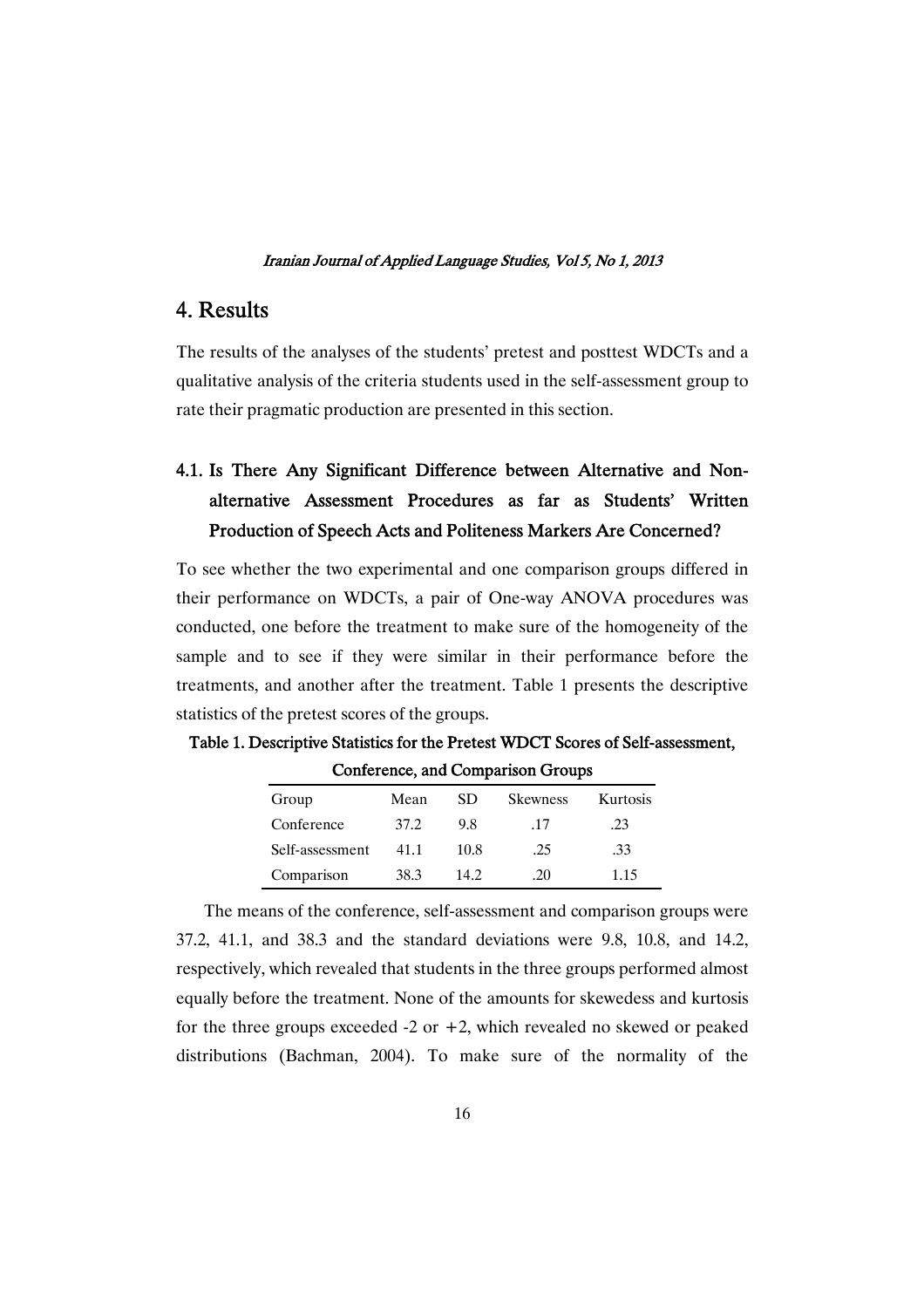distributions, however, a Kolmogorov-Smirnov test was also carried out. None of the amounts for the K-S test exceeded the critical value, which revealed the three groups had all normal distributions before the treatment. Because the number of students in the three groups was not the same, a Levene's test of equality of variances was conducted to ensure that the three groups had equal variances.

The observed value for the Levene's statistic was less than that of the critical value. Therefore, the three groups were said to have equal variances. To ensure that the three groups were homogeneous before the treatment and did not differ significantly from one another, a One-way ANOVA was conducted.

Table 2. One-Way ANOVA for the Pretest Scores of Conference, Self-assessment, and Comparison Groups

|                | Sum of Squares | df | Mean Square |     | Sig. |
|----------------|----------------|----|-------------|-----|------|
| Between Groups | 169.2          |    | 84.6        | .62 | .54  |
| Within Groups  | 8296.8         | 61 | 136.0       |     |      |
| Total          | 8466.0         | 63 |             |     |      |

The One-Way ANOVA showed that the differences in scores between the comparison group  $(N=20, M=38.3, SD=14.2)$ , the self-assessment group  $(N=20, M=41.1, SD=10.8)$ , and the conference group  $(N=24, M=37.2, M=41.1)$ SD=9.8) were not statistically significant. Therefore, the three groups were not significantly different from one another before the treatment. After the treatment, another One-way ANOVA was conducted with the posttest WDCT scores of the students.

Table 3. Descriptive Statistics for the Posttest WDCT Scores of Self-assessment, Conference, and Comparison Groups

| Group           | Mean   | SD.  | <b>Skewness</b> | Kurtosis |
|-----------------|--------|------|-----------------|----------|
| Conference      | 79.9   | 13.8 | 1.8             | 3.1      |
| Self-assessment | - 79.3 | 9.2  | 1.3             | 1.8      |
| Comparison      | 40.5   | 12.5 | .0              | 14       |
|                 |        |      |                 |          |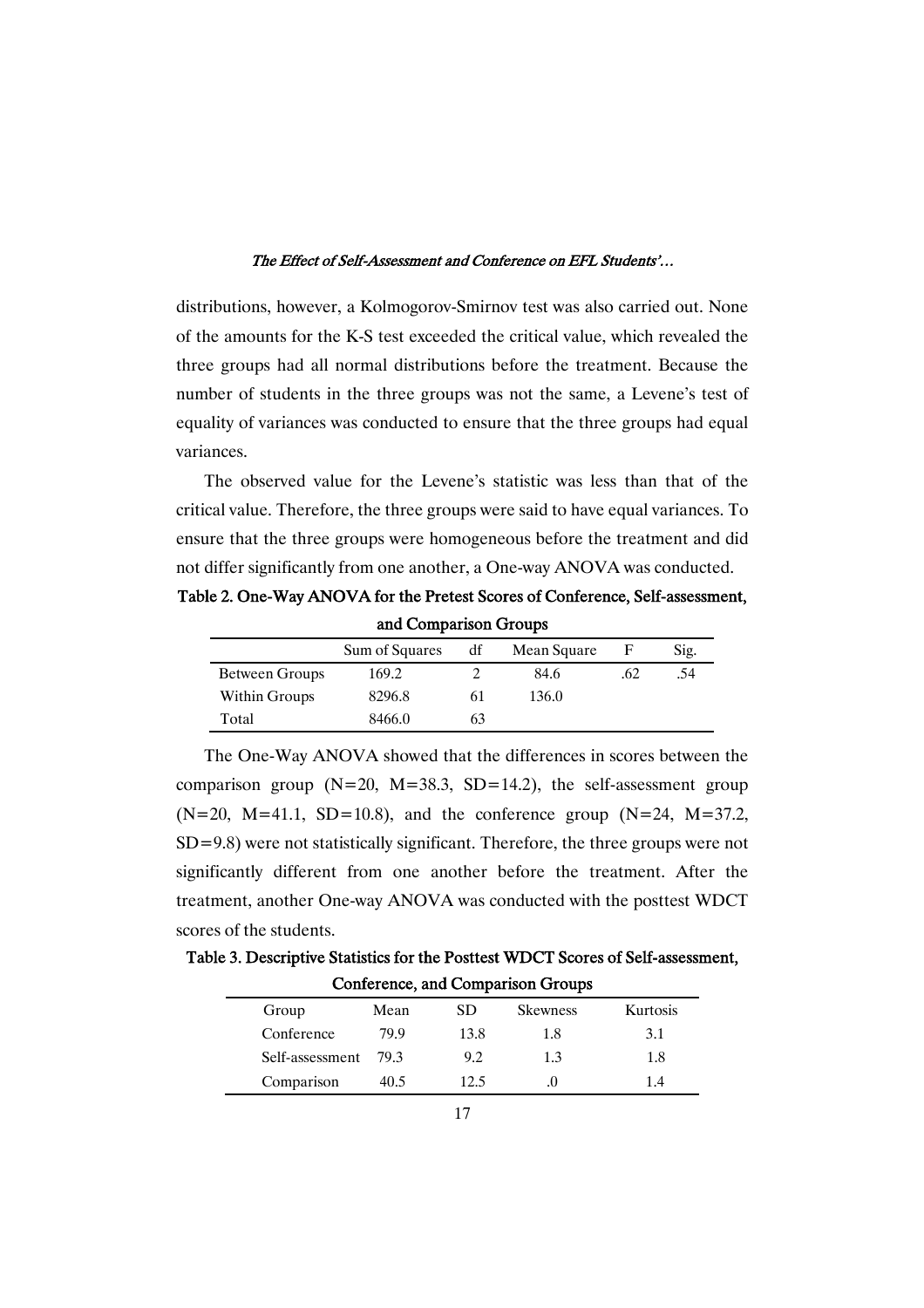The mean scores for the conference, self-assessment and comparison groups were 79.9, 79.3, and 40.5, and the standard deviations were 13.8, 9.2, and 12.5, respectively. The two experimental groups had similar mean scores, while the comparison group was different. The values for skewness and kurtosis did not exceed  $-2$  or  $+2$ , except for the conference group with a kurtosis of 3.1 which shows the distribution might not be normal. Therefore, to investigate whether the scores of the three groups had normal distributions in the posttest, a Kolmogorov-Smirnov Test was conducted.

The values observed with the K-S test were not significant for any of the three groups, which revealed the groups had normal distributions after the treatment. To make certain of the equality of variances of the three groups, a Levene's Test was conducted.

Results of the Levene's test were not significant. Therefore, the groups were shown to have equal variances after the treatment. A One-way ANOVA was conducted to see whether the differences between the means of the groups were significant (Table 4).

| Comerence, and Comparison Groups |                   |    |             |      |      |
|----------------------------------|-------------------|----|-------------|------|------|
|                                  | Sum of Squares df |    | Mean Square |      | Sig. |
| Between Groups                   | 21063.3           |    | 10531.6     | 71.8 | .00  |
| Within Groups                    | 8944.2            | 61 | 146.6       |      |      |
| Total                            | 30007.4           | 63 |             |      |      |

Table 4. One-way ANOVA with the Posttest WDCT Scores of the Self-assessment, Conference,andComparisonGroups

As can be seen in table 4, the differences among the scores in the three groups were statistically significant,  $F(2, 61) = 71.8$ ,  $p < 0.05$ . That is, there was a significant difference between the groups after the treatment. Therefore, the null hypothesis of no difference between the groups was rejected. To see where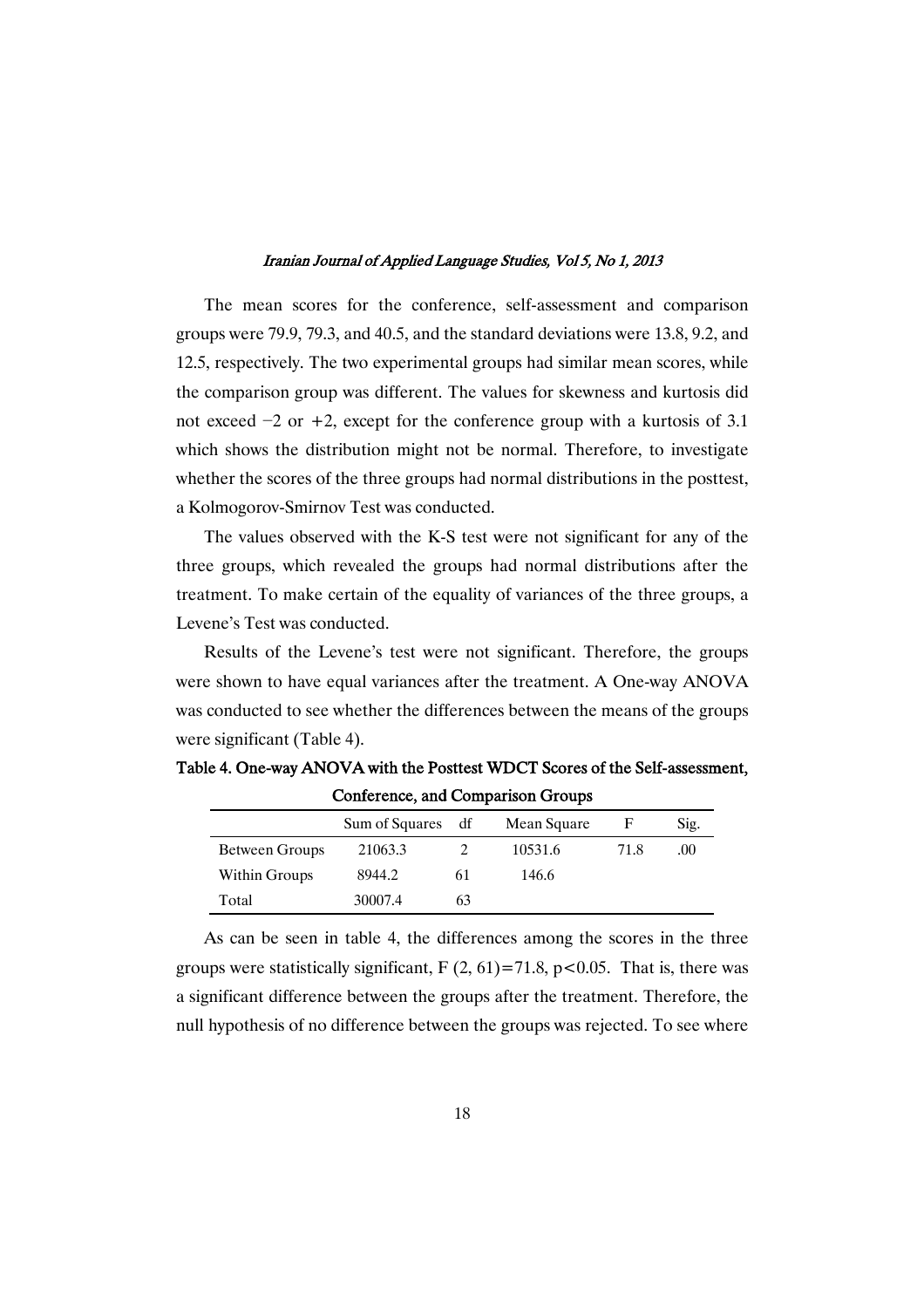the difference lied, a *post hoc* Scheffe test was conducted. The results are shown in Table 5.

| assessment, and comparison Groups |                 |                       |      |  |
|-----------------------------------|-----------------|-----------------------|------|--|
| $(I)$ Groups                      | (J) Groups      | Mean Difference (I-J) | Sig. |  |
|                                   | Self-assessment | .5                    | .99  |  |
| Conference                        |                 |                       |      |  |
|                                   | Comparison      | $39.4*$               | .00. |  |
|                                   | Self-assessment | 38.8*                 | .00  |  |
| Comparison                        |                 |                       |      |  |

Table 5. Scheffe Test for the Posttest ANOVA results of Conference, Selfassessment, and Comparison Groups

Only the differences between the self-assessment group and the comparison group and those of the conference group and the comparison group were significant. That is, both groups receiving treatment using alternative assessment procedures outperformed the one-shot assessment comparison group in their WDCT performance.

# 4.2. What Pragmatic Criteria Do Students Apply in Self-Assessment of Their Speech Act Production?

In order to answer the second research question, a qualitative analysis of the students' answers to items in the open-ended questionnaire, regarding the criteria they used for the ratings of their responses to each scenario, was conducted. An open coding approach was used in which the students' criteria for rating were analyzed and were grouped under the same theme and then those themes were named by the researchers. Based on the analysis, five groups of rating criteria were identified as no specific criteria, grammatical criteria, politeness criteria, contextual factors criteria (by referring to the level of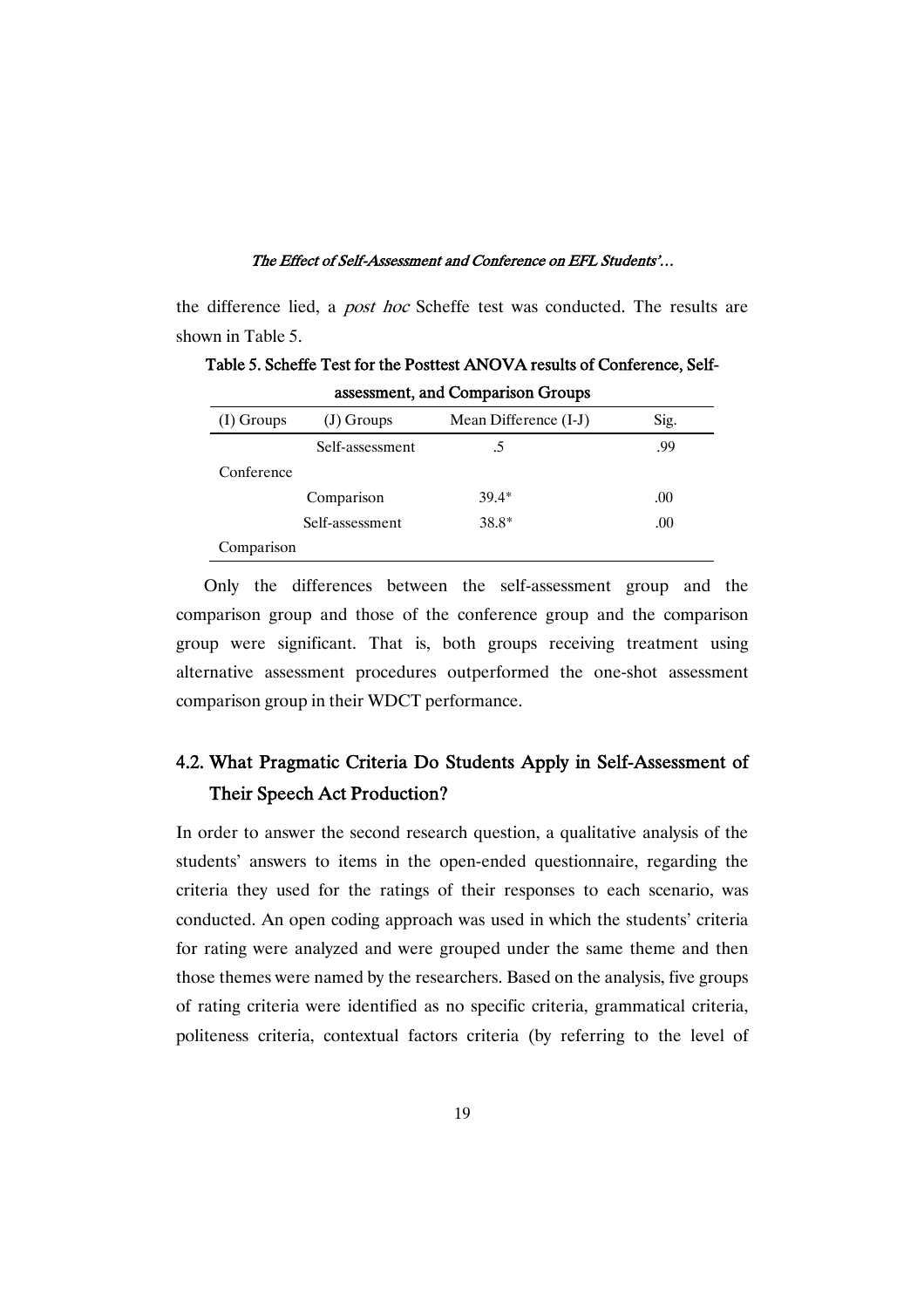imposition, power relationships and distance), and pragmatic strategies criteria.

No specific criteria. No criteria were used during the initial sessions. Students produced outputs responding to each scenario with what they believed was the best way to perform in that situation. However, they did not present any rationales. For example, in asking a friend for help in order to borrow a book from the library, one student gave the following response:

"Mina, can you tell me how <sup>I</sup> can borrow <sup>a</sup> book from university's library? <sup>I</sup> need <sup>a</sup> book for my lecture."

She gave a low rating of 2 out of 5 to her response and simply wrote:

"<sup>I</sup> think it is <sup>a</sup> good method for request."

Students in this group also tended to give a lower-than expected score to their responses to each scenario even if their answers were suitable for the situation based on the speech act and politeness strategies they were taught. It seemed they tended not to put enough confidence in their responses. For example, a student in this group gave 3 out of 5 to her response which was:

"Excuse me, can you tell me how <sup>I</sup> can borrow <sup>a</sup> book from the library?, otherwise I may borrow the book from other people."

This student believed "*maybe my answer isn't true*", although she used the three strategies for performing a request. One student even mentioned that she used the three parts of a request but she was not sure whether her production was true or not. Another student rated her response 3 because she believed she might have made a mistake in her output: "Zahra, would you please give me your book you borrowed from library?"

"<sup>I</sup> think that maybe my answer is wrong."

Grammatical criteria. About 30 percent of students talked about the grammatical mistakes they had in their responses and rated them merely on the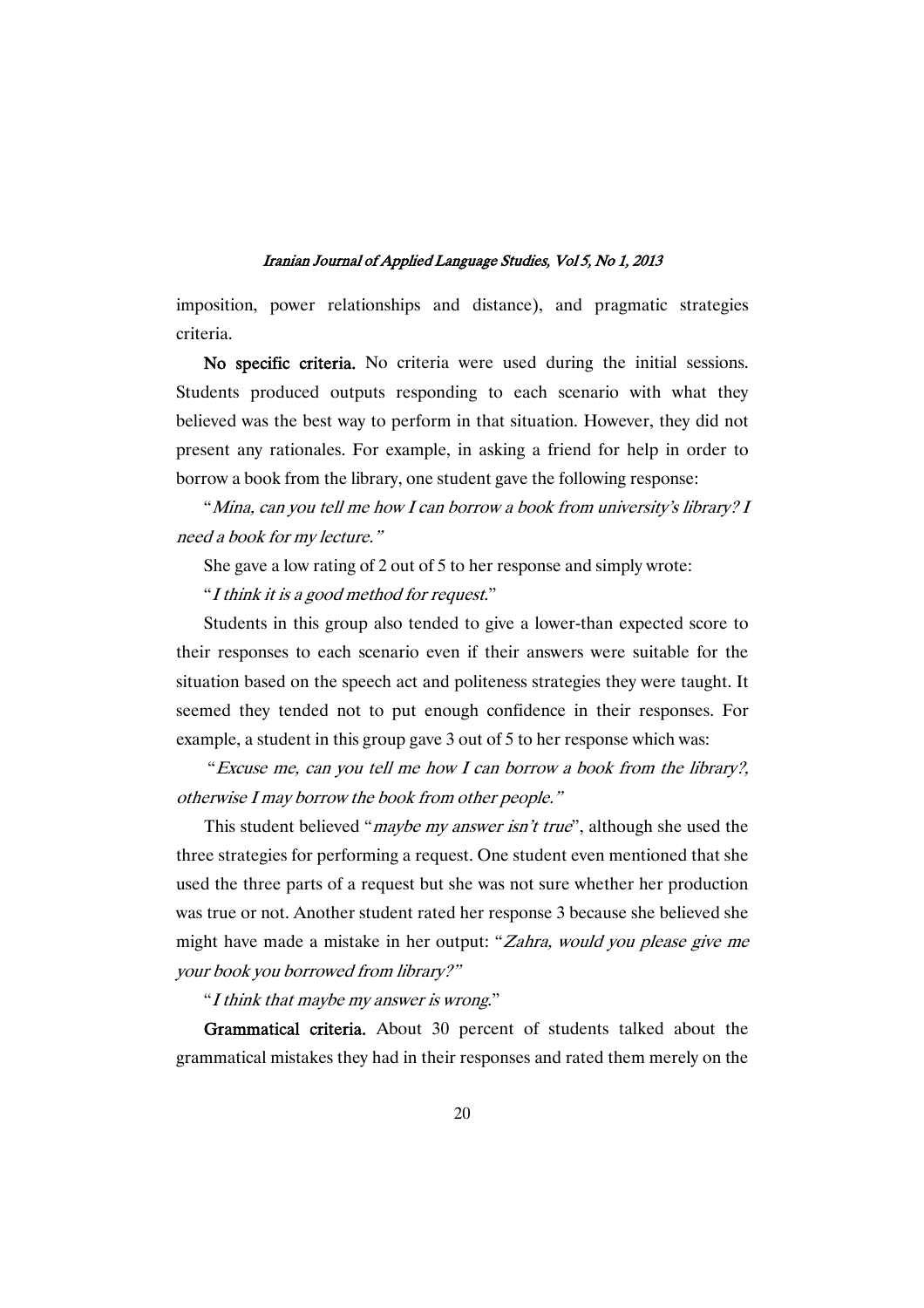basis of grammatical criteria even if they were aware of using the speech act and politeness strategies. For example, one of the students rated his response 4 "because <sup>I</sup> am not sure not to have <sup>a</sup> grammatical mistake in my request, but <sup>I</sup> used all of the <sup>3</sup> structures of <sup>a</sup> request". Another student rated her sentence 3 out of 5 "because <sup>I</sup> think part three in my statement is false and <sup>I</sup> didn't use <sup>a</sup> good clause in my statement".

The grammatical criteria, however, were used only for the first two or three sessions of the treatment in this group. Gradually, students changed their rating criteria toward pragmatic ones.

Politeness criteria. Nearly half of the students prioritized politeness as their criteria for rating. They believed their responses were suitable because they were polite to the person they were talking to. One student, for example, wrote "because <sup>I</sup> suppose <sup>I</sup> don't know her/him very well, <sup>I</sup> don't speak with him/her like a friend". Another student said "*because the person is someone we don't* know, we have to be careful and polite".

Even toward the end of treatment using politeness criteria abounded in students' reasons for ratings, giving reasons like "because my complaint is polite" or "the request for non-recurrence is a little less polite" or "we should say in <sup>a</sup> polite way, I think, with the use of questions or transfer of the blame from the person to the object" for their ratings.

Contextual factors criteria. The second session of each speech act instruction revolved around the contextual factors and politeness markers relevant to each speech act. About thirty percent of students used only these factors for their ratings after they were taught the relevant factors. These students did not mention the native speaker strategies in their comments at all and only resorted to the contextual factors. For example, students wrote sentences like: "I think I consider approximately the three types of contextual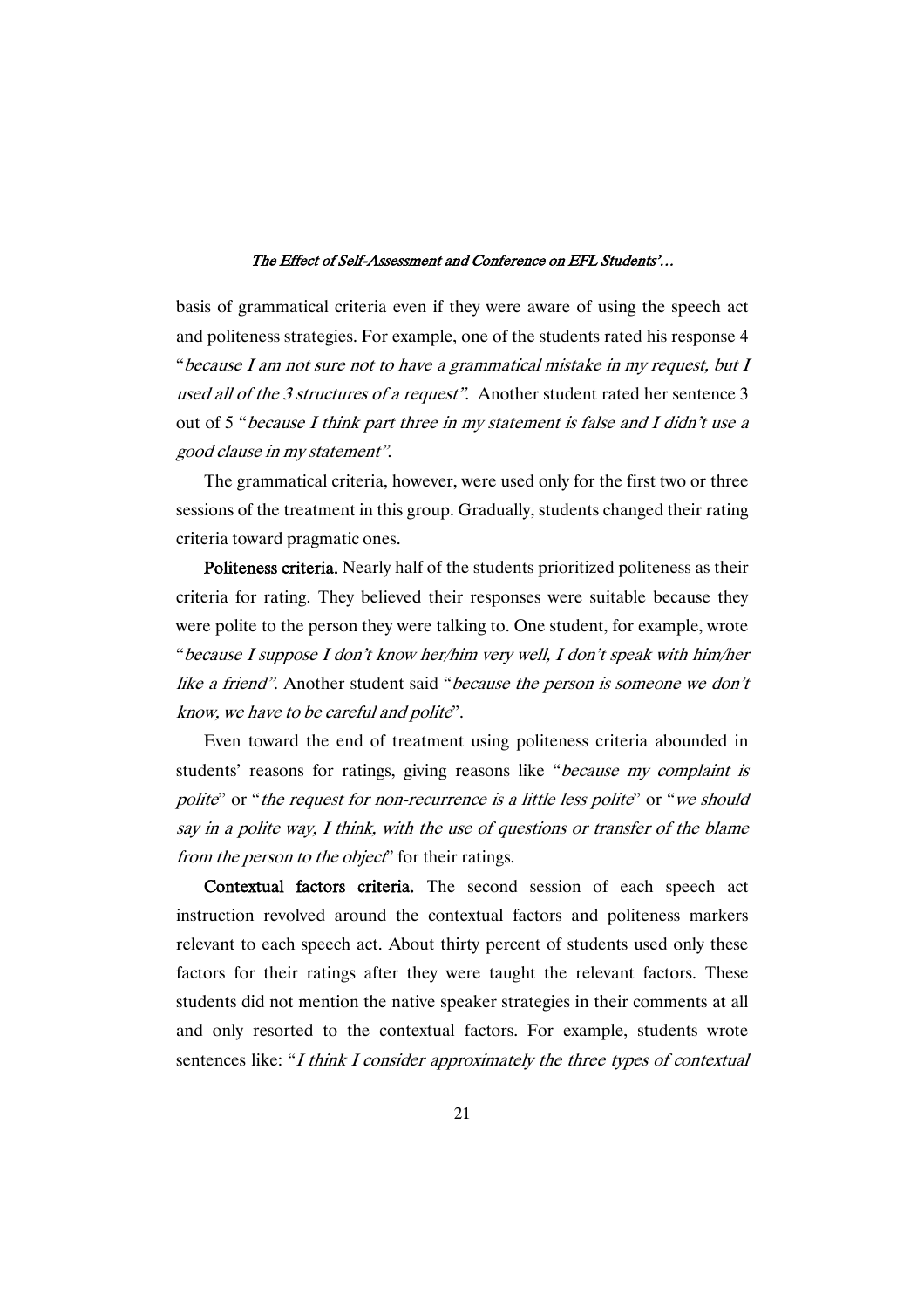factors." or "The imposition is high and the social distance is about high. The power relationship is high because I speak with my professor so I have to be more polite." or "The power relationship is high and so is social distance. So, I think it's <sup>a</sup> good request." or "Because the dorm manager is more powerful than us and we should speak to her politely. She has <sup>a</sup> high social distance from  $u\ddot{s}$ 

Students emphasized on power relationship, distance, imposition, and politeness more than they did on native speaker strategies. Most of the ratings had these factors as their criteria. Only some students talked about the native speaker strategies.

Pragmatic strategies criteria. Towards the end of treatment sessions, more than 70 percent of students used the pragmatic strategies criteria as the only criteria for giving a rating. For example, one of them wrote " $I$  just came by to see if I could talk about my problem. I think maybe the problem is with the radiator. I appreciate it if you would check the radiator. I hate to talk about it but I have to." in making a complaint to the dorm manager for the rooms being cold. Then she wrote:

"5, <sup>I</sup> used explanation of purpose, complaint, request for solution and request for non-recurrence."

All of these criteria were the native speaker strategies for making a complaint. Other students said they "used the rules" or "used the strategies" in their ratings. Even after using pragmatic criteria, however, some students were still worried about their sentences being grammatically correct or having spelling mistakes. For example, one student wrote: "I should talk about last night, although I don't like to. I wish we could solve this problem for me if you have time. Last night heaters had problems, I think, and they couldn't warm my room and it was really cold. Is it possible to repair them?" Then, she wrote: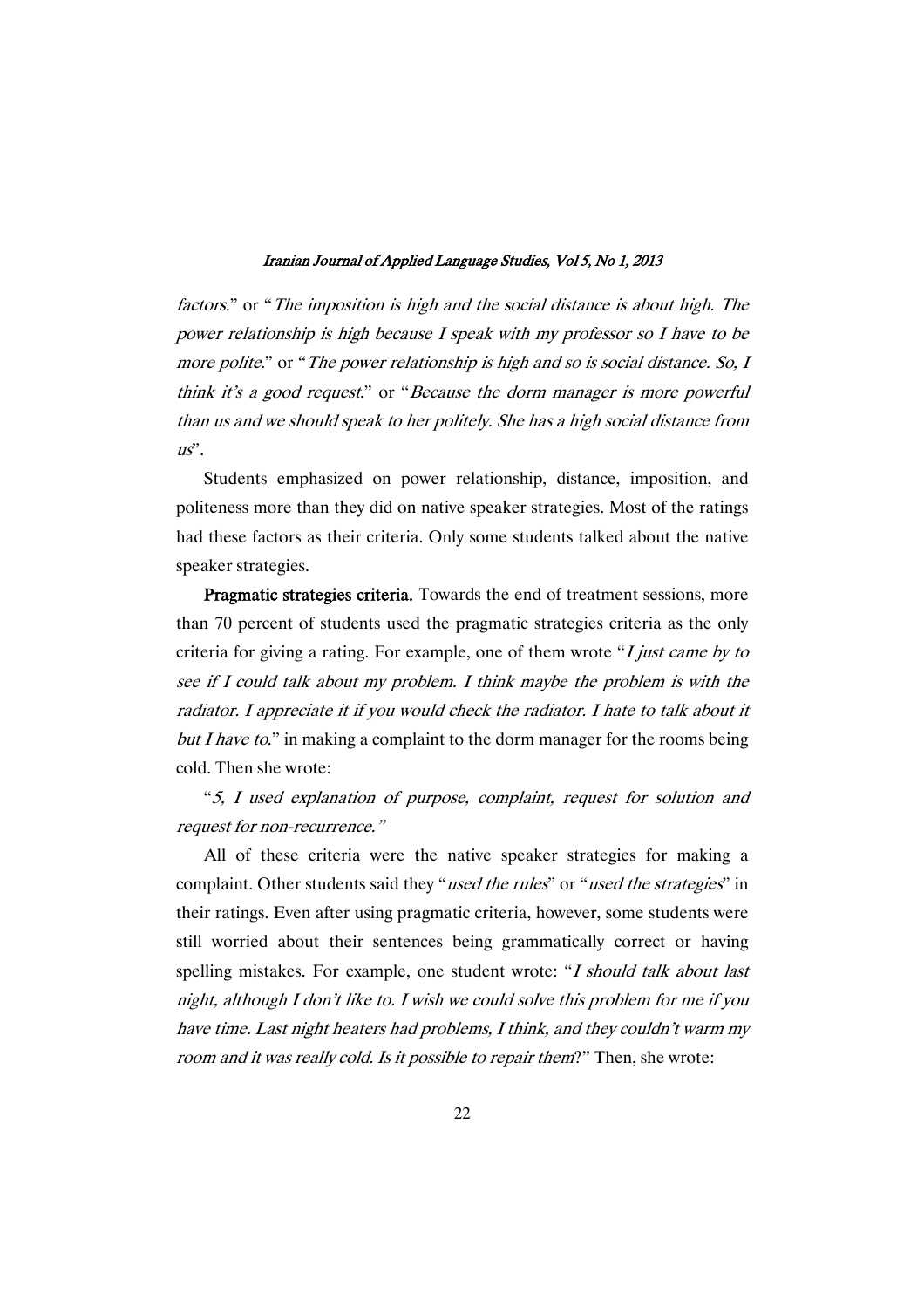"<sup>4</sup> out of 5. <sup>I</sup> think <sup>I</sup> used forewarning and <sup>I</sup> used 'we', questioning, depersonalization of the problem and mitigators. If I don't have spelling and meaning wrong, <sup>I</sup> think it's <sup>a</sup> good score."

By the end of treatment sessions, students stopped underrating their answers. They even sometimes gave a rating of 5 to themselves because they used all the strategies. For example, in one WDCT students were given a situation in which the teacher asked them to work in groups, but for the reasons they expressed, they did not like working in groups and so they wanted to refuse the teacher's request. One student wrote: "Is it possible not to work in groups? Because I'm not sure I can use others' ideas on my project. I prefer my project to be the best because <sup>I</sup> know it is going to be successful." And then he rated his response 5, "because <sup>I</sup> can convince my teacher and promise to do the best". He seemed completely confident about the answer because he could manage the situation. Some other students started giving higher ratings to their answers because they thought their answers were 'complete', meaning they used all strategies.

### 5. Discussion

As is apparent from the results of ANOVA with the WDCT scores of students in the posttest, both groups taught through alternative assessment approaches (self-assessment and conference) outperformed the comparison group which was exposed to a conventional, one-shot method of assessment in their performance on the WDCTs. The results of the present study reveal that the two alternative assessment procedures were advantageous to students as far as their pragmatic production was concerned. The benefits provided by these procedures in contributing to students' learning have been enumerated and discussed by many researchers (e.g., Brown & Hudson, 1998; Butler, & Lee,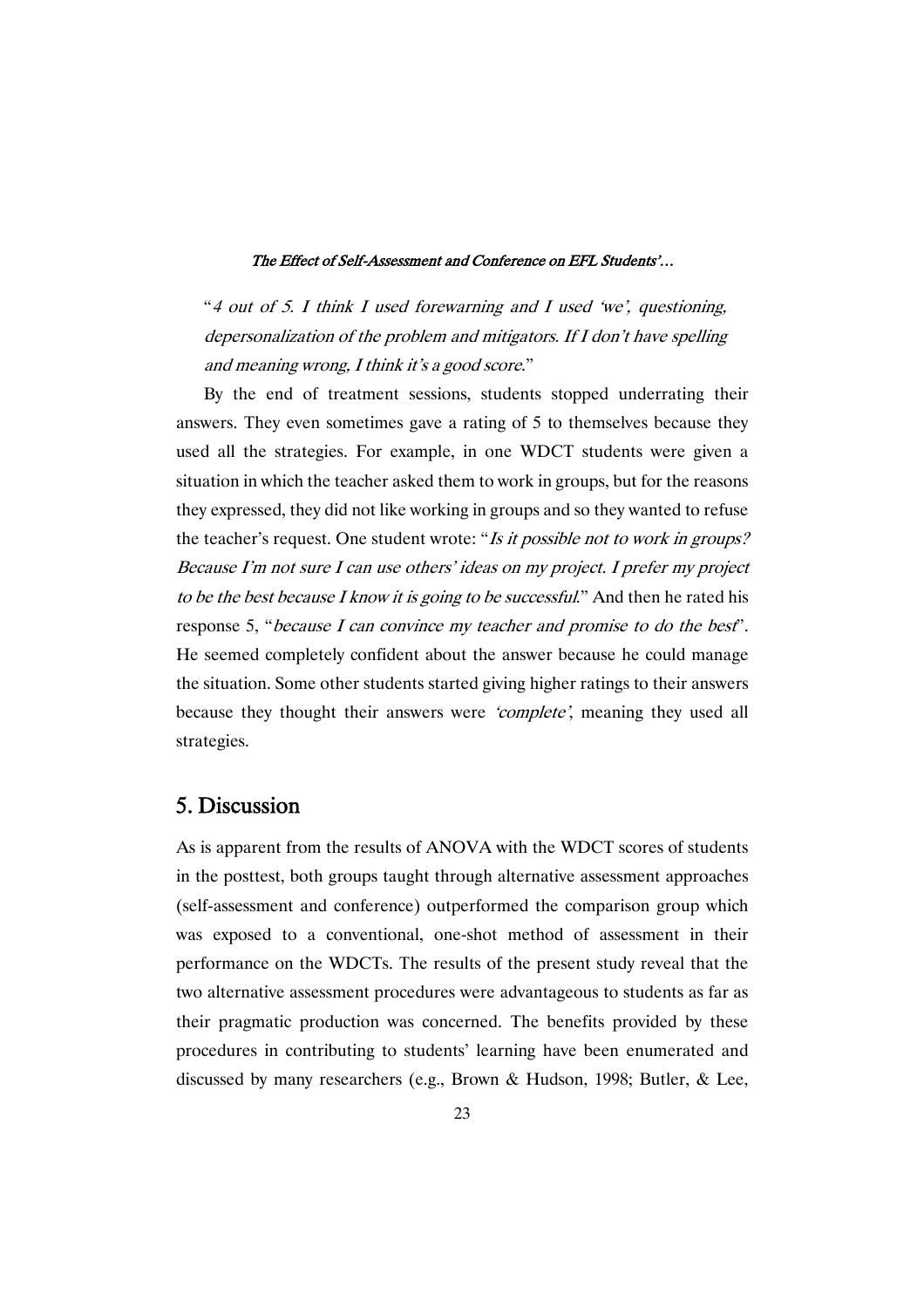2010; Dlaska & Krekeler, 2008; Genesee & Upshur, 1996; Lombardi, 2008; Oscarson, 1989; Tsagari, 2004). Considering, to our knowledge, that no study has tried to practice alternative assessment procedures in the instruction of pragmatics, the results of the present study reveal that these procedures are beneficial to students not only with their linguistic knowledge (as was shown in previous studies), but also with their pragmatic knowledge. Although pragmatic knowledge is not limited to knowledge of speech acts and politeness, the results reveal that after the treatment students were able to use both speech act strategies used by native speakers and politeness markers.

Furthermore, the results of this study confirm those of the other researchers working on self-assessment and speaking of the beneficial effects of this method of assessment (Bachman & Palmer, 1998; Blanch & Merino, 1989; Butler & Lee, 2010; Janssen van-Dieten, 1989; Matsuno, 2009; Oscarson, 1989; Ross, 1998). While previous researchers worked on linguistic ability, the present study had its focus on the pragmatic one.

However, findings of the qualitative analysis showed that students used the grammatical criteria for rating in initial treatment sessions. The reason could be they did not have any experience of pragmatics being taught to them and what was important for them all through their courses at school was producing grammatically correct sentences. At first, students were really obsessed with their sentence grammar. They asked questions about the grammatical correctness of their responses. Since grammar and pragmatics are interrelated, their questions were answered by the instructor. However, the instructor tried to focus their attention on pragmatics and emphasize that language was not limited to grammar. After the instructor explained speech act strategies and contextual factors relevant to different situations, which lent themselves to various politeness markers, students tended to focus more on the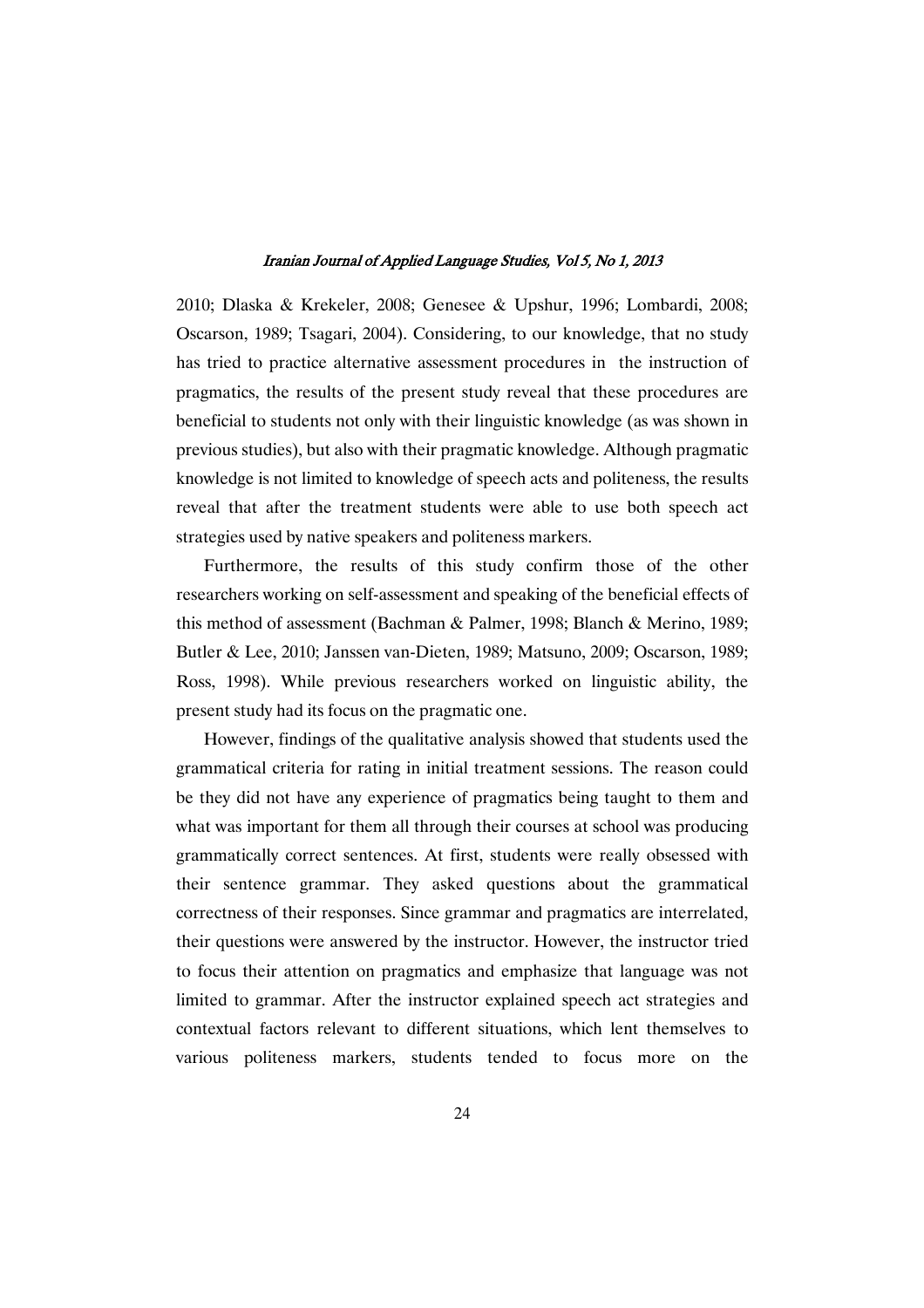sociopragmatic features and the relationships with the addressee in the scenario, the imposition of that situation and how much they needed to express themselves in a polite manner. By changing their criteria in self-ratings, students understood the significance of other criteria than grammatical ones. They explicitly stated their pragmatic reasons for ratings they gave to their answers during the last sessions of treatment.

A factor observed by the instructor during teaching in the self-assessment class was the feeling of inconvenience students had in the class. Students in the study had not experienced self-assessment before in other classes. After they wrote their answers to each situation, they had to encounter the task of rating their own performance which was really cumbersome and difficult for them as they did not feel confident about their responses. The reason for their lack of confidence could be they had always been given a score by teachers before. Although the instructor wrote a suitable response to each scenario, considering the strategies, contextual factors, and politeness after students finished their answers, they felt really insecure when they understood the teacher was not going to play any part in the ratings. They tended to give themselves a lowerthan-expected rating during the first sessions although they used all the strategies they were taught. To the end of the treatment sessions, however, and after students compared their responses with those of the instructor every session, they tended to realize how they could use the criteria for rating. Therefore, their ratings were higher in the last sessions.

## 6. Conclusion

To sum up, the two alternative approaches (self-assessment and conference) used in the present study were found to be advantageous to students as far as their production of the speech acts and politeness markers were concerned.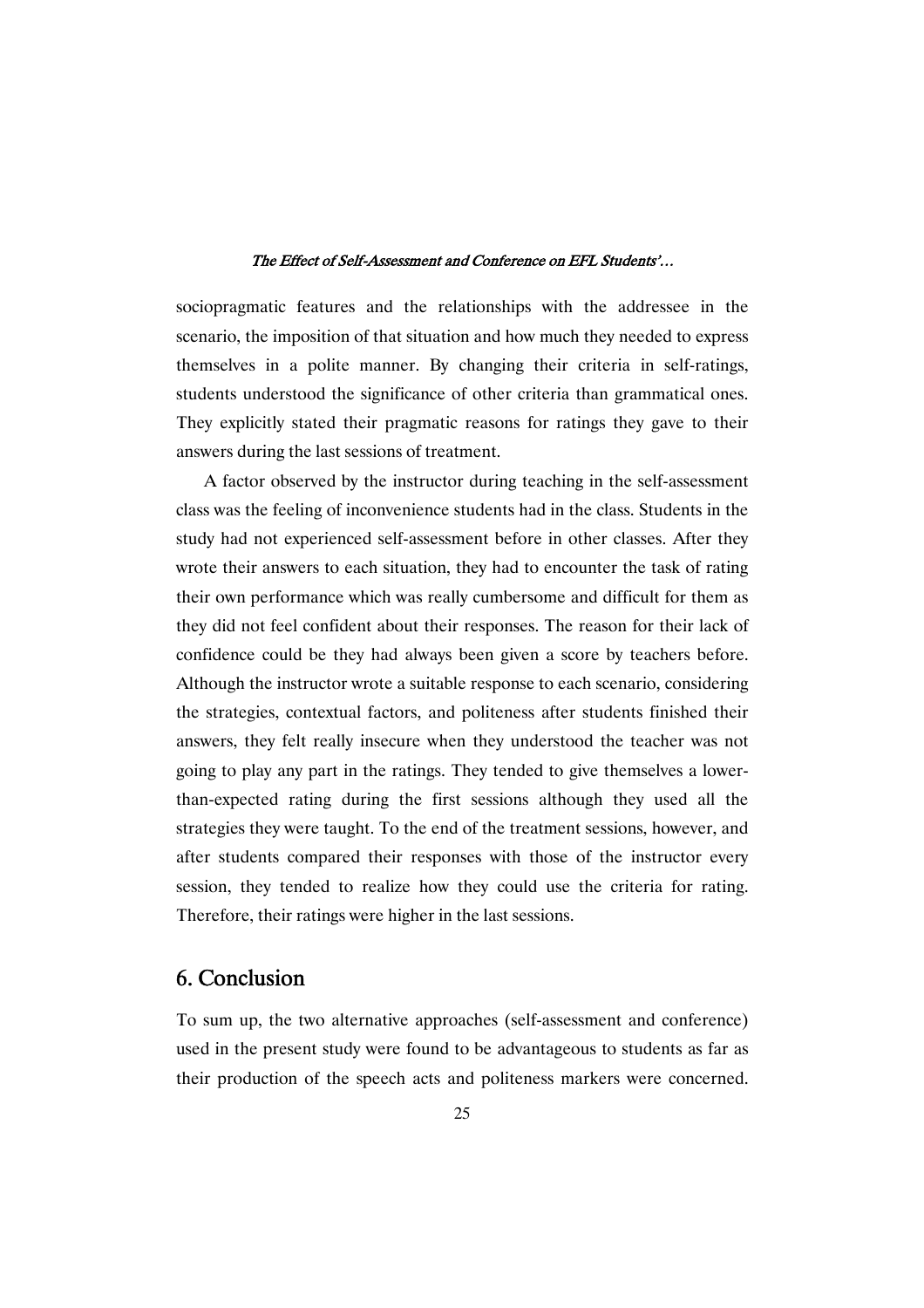Students in the conference and self-assessment groups were able to use the native speaker strategies and politeness markers in their productions of the WDCTs. Therefore, the present study might be a proof to the benefits of alternative assessment approaches (self-assessment and conference) in improving students' pragmatic production of speech acts and politeness markers. Alternative assessment approaches may, therefore, help students produce speech act strategies and politeness markers in a process-oriented approach to pragmatic production.

However, as mentioned earlier in the present article, pragmatics is not limited to speech acts and politeness. Researchers interested in this area may prefer to work on other aspects of pragmatics, such as implicatures, discourse markers, phatic expressions, and turn-taking and examine the effects of alternative assessment approaches on these aspects. Moreover, other alternative approaches like portfolios, journal writing, or peer-assessment could be used to see what effects these procedures can have on the pragmatic performance of students. Students' production of pragmatics was focused on in the present study. Studies with a focus on the comprehension of pragmatics can be conducted using MC tests of pragmatics. Researchers in the present study prepared and validated a test of pragmatics. Tests can also be made which consist of both pragmatic and linguistic components.

The present study was only an attempt to help interested teachers who feel a need for a change in their assessment methods. As was revealed in the study, the two alternative assessment procedures were beneficial to students' learning of the speech acts and politeness markers. However, more research needs to be carried out to consolidate the results of the present study and to apply these approaches in the classrooms for pragmatic instruction. Meanwhile, teachers can work on the pragmatic knowledge of their students at the same time they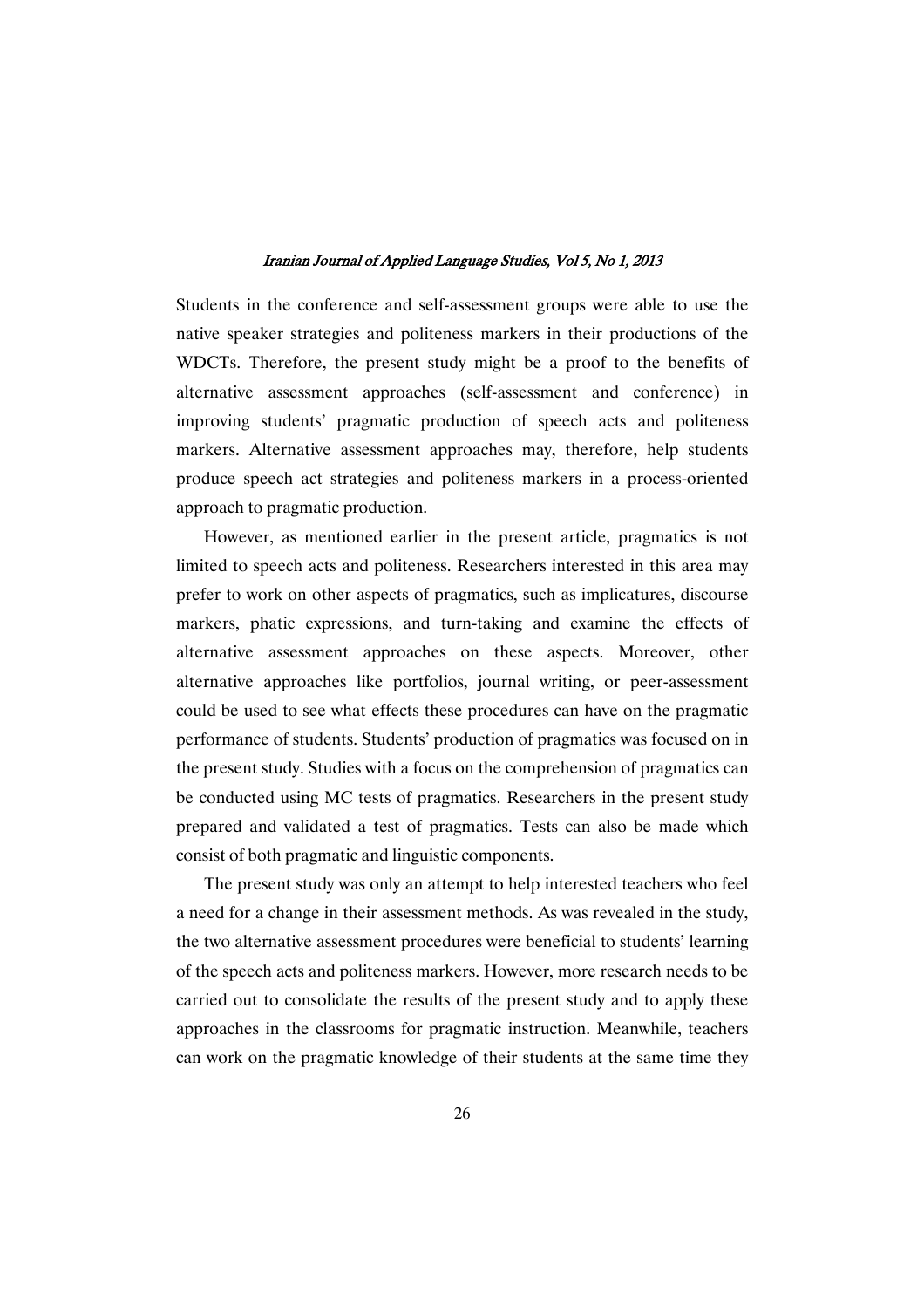try to improve their linguistic knowledge since language is not limited to linguistic ability.

One of the limitations of the present study could be the use of native speaker norms for instruction and assessment while English is being considered as an international language. It was believed that the use of native speaker norm made rating students' responses more straightforward.

### References

- Alderson, J. C., & Banerjee, J. (2001). Language testing and assessment (Part 1). Language Teaching, <sup>34</sup>(4), 213-236.
- Bachman, L. F. (1990). Fundamental considerations in language testing. Oxford: Oxford University Press.
- Bachman, L. (2004). Statistical analyses for language assessment. Cambridge, UK: Cambridge University Press.
- Bachman, L. F., & Palmer, A. S. (1989). The construct validation of self-ratings of communicative language ability. *Language Testing*,  $6(1)$ , 14-29.
- Bachman, L. F., & Palmer, A. S. (1996). Language testing in practice. Oxford: Oxford University Press.
- Bitchener, J., & Knoch, U. (2009). The relative effectiveness of different types of direct written corrective feedback. System, <sup>37</sup>, 322-329.
- Blanche, P., & Merino, B. J. (1989). Self-assessment of foreign-language skills: Implications for teachers and researchers. Language Learning, <sup>39</sup>(3), 313–340.
- Brown, J. D., & Hudson, Th. (1998). The alternatives in language assessment. TESOL Quarterly, <sup>32</sup>(4), 653-674.
- Butler, Y. G., & Lee, J. (2010). The effects of self-assessment among young learners of English. *Language Testing, 27*(1), 5-31.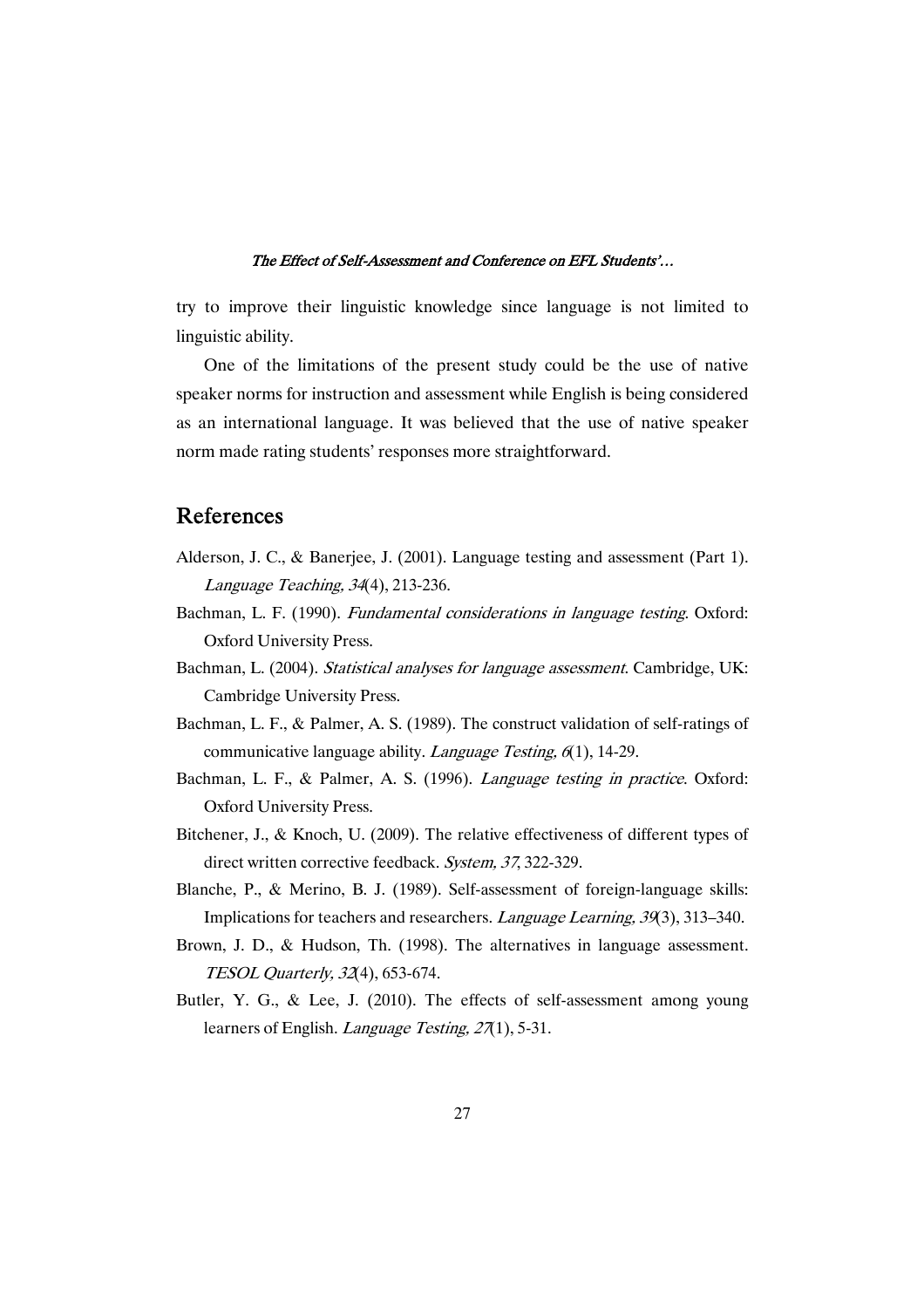- Dufon, M. A. (2008). Language socialization theory and the acquisition of pragmatics in the foreign language classroom. In E. Alcon-Soler & A. Martinez-Flor (Eds.), Investigating pragmatics in foreign language learning, teaching and testing (pp. 25-44). Multilingual Matters: USA.
- Genesee, F., & Upshur, J. A. (1996). Classroom-based evaluation in second language education. Cambridge: Cambridge University Press.
- Grabowski, K. C. (2007). Reconsidering the measurement of pragmatic knowledge using a reciprocal written task format. Teachers College, Columbia University Working Papers in TESOL & Applied Linguistics, <sup>7</sup>, 1-48.
- Janssen van-Dietten, A. M. (1989). The development of a test of Dutch as a second language: The validity of self-assessment by inexperienced subjects. *Language* Testing,  $6(1)$ , 30-46.
- Jung, J. Y. (2002). Issues in acquisitional pragmatics. Working Papers in TESOL  $\&$ Applied Linguistics, <sup>2</sup>, 1-13.
- Kasper, G., & Roever, C. (2005) Pragmatics in second language learning. In E. Hinkel (Ed.), Handbook of research in second language teaching and learning (pp. 317-334). Mahwah, NJ: Lawrence Erlbaum.
- Kasper, G., & Rose, K. (2001). Pragmatics in language teaching. In G. Kasper & K. Rose (Eds.), Pragmatics in language teaching (pp. 1-9). Cambridge, UK: Cambridge University Press.
- Lachat, M. A., & Spruce, M. (1998). Assessment reform, equity, and English language learners: An annotated bibliography. New York: The Education Alliance.
- Little, D. (2005). The common European framework and the European language portfolio: Involving learners and their judgments in the assessment process. Language Testing, <sup>22</sup>(3), 321-336.
- Liu, J. (2006). Assessing EFL learners' interlanguage pragmatic knowledge: Implications for testers and teachers. Reflections on English language teaching, 5, 1-22.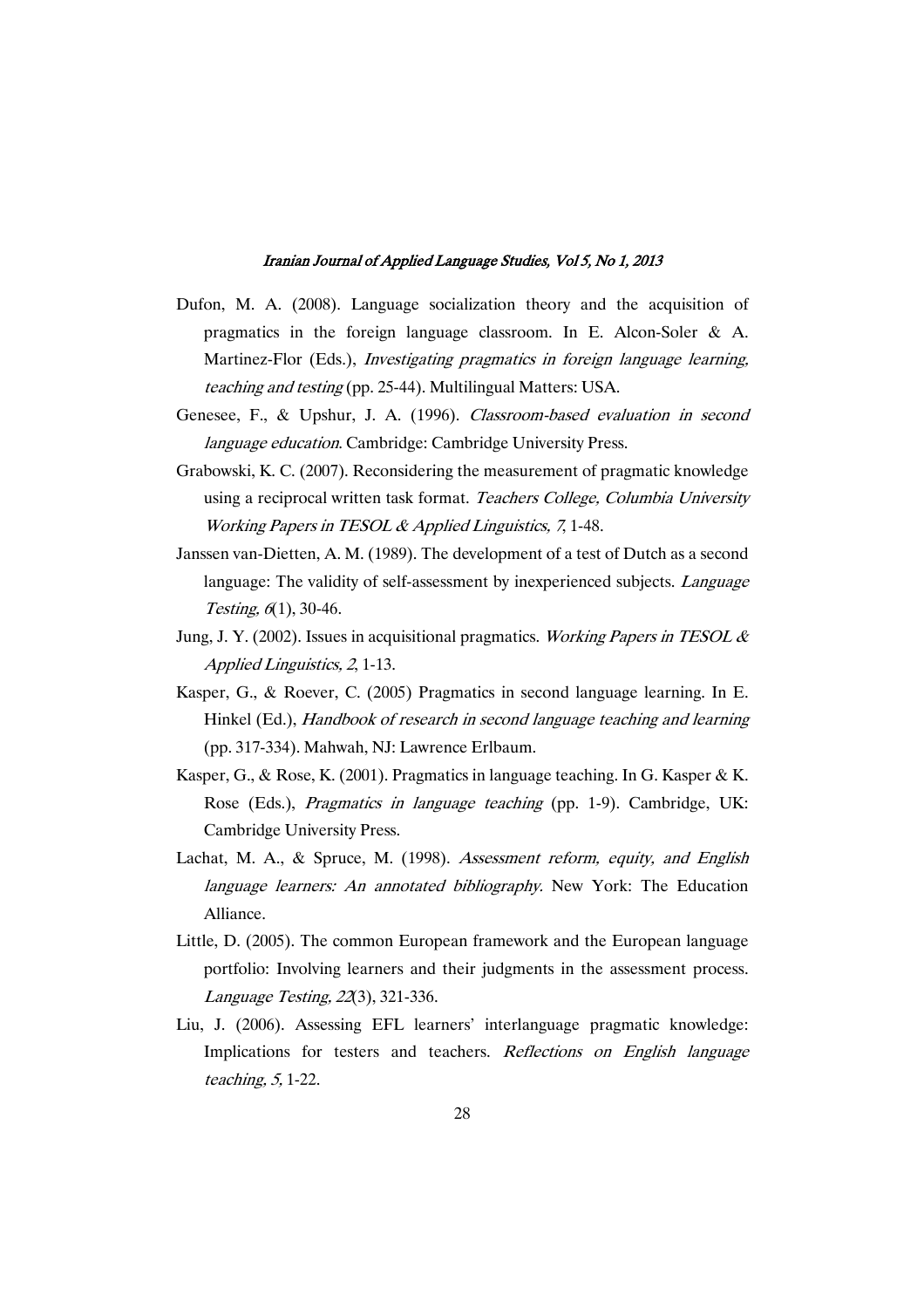- Lombardi, M. M. (2008). Making the grade: The role of assessment in authentic learning. Colorado, US: EDUCAUSE.
- Matsuno, S. (2009). Self-, peer-, and teacher-assessments in Japanese university EFL writing classrooms. *Language Testing, 26*(1), 75-100.
- McNamara, T. (2001). Language assessment as social practice: Challenges for research. Language Testing, 18(3), 333-349.
- Oscarson, M. (1989). Self-assessment of language proficiency: Rationale and applications. *Language Testing*, 6(1), 1-13.
- Oscarson, M., & Apelgren, B. M. (2011). Mapping language teachers' conceptions of student assessment procedures in relation to grading: A two-stage empirical inquiry. System, <sup>39</sup>, 2-16.
- Palm, T. (2008). Performance assessment and authentic assessment: A conceptual analysis of the literature. Practical Assessment, Research and Evaluation, <sup>13</sup>(4), 1-11.
- Roever, C. (2006). Validation of a web-based test of ESL pragmalinguistics. Language Testing, <sup>23</sup>(2), 229-256.
- Ross, S. (1998). Self-assessment in second language testing: A meta-analysis and analysis of experiential factors. Language Testing, <sup>15</sup>(1), 1-20.
- Tada, M. (2005). Assessment of EFL pragmatic production and perception using video prompts (Unpublished doctoral dissertation). Temple University, Philadelphia, PA.
- Tsagari, D. (2004). Is the life beyond language testing? An introduction to alternative language assessment. CRILE working papers, <sup>58</sup>, 2-23.
- Walters, F. S. (2004). An application of conversation analysis to the development of <sup>a</sup> test of second-language pragmatic competence (Unpublished doctoral dissertation). Illinois University, Urbana, Illinois.
- Watts, R. J. (2003). Key topics in sociolinguistics: Politeness. Cambridge: Cambridge University Press.